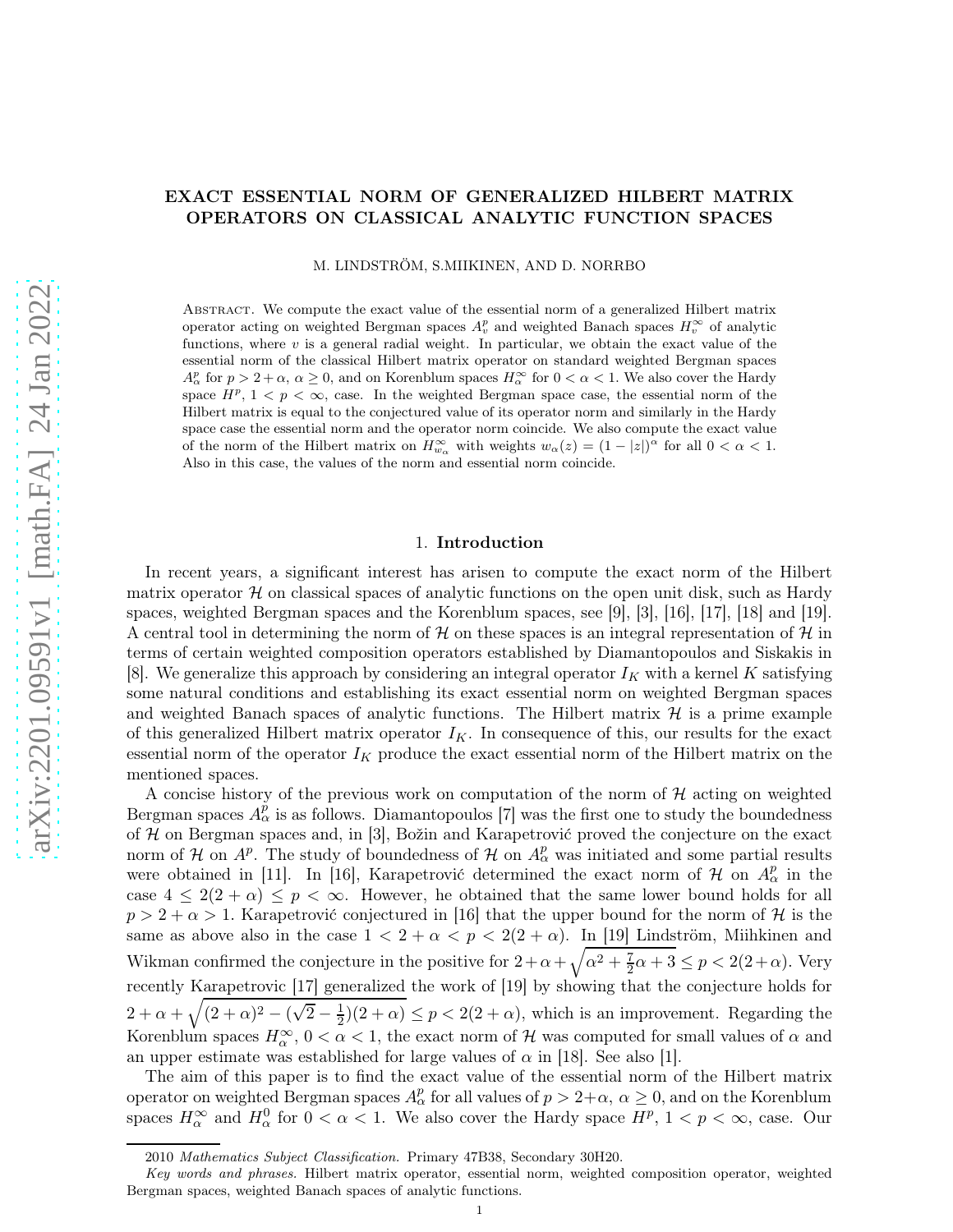approach to this task is quite general. Namely, we consider an integral operator defined on weighted Bergman spaces  $A_v^p$  and weighted Banach spaces  $H_u^{\infty}$  of analytic functions. The kernel of this operator satisfies some general and natural conditions and the operator can be considered a generalized version of the classical Hilbert matrix operator through an integral representation via certain weighted composition operators. We establish the exact value of the essential norm of this integral operator acting on the mentioned spaces.

The organization of the article is the following. After recalling the relevant analytic function spaces and notions, we introduce the generalized Hilbert matrix integral operator  $I_K$  in Section [2.](#page-1-0) Then we move on to present some important lemmas in Section [3.](#page-3-0) In Section [4](#page-4-0) upper bounds for the essential norms of  $I_K$  on weighted Bergman spaces  $A_v^p$  and weighted Banach spaces of analytic functions  $H_u^{\infty}$  are derived. Sections [5](#page-6-0) and [6](#page-10-0) contain derivations of lower bounds of essential norms of  $I_K$  on weighted Bergman spaces  $A_v^p$  and  $H_u^{\infty}$  respectively. Section [7](#page-12-0) presents central examples of our results. Namely, exact values of essential norms of the classical Hilbert matrix operator are derived in cases of the standard weighted Bergman spaces  $A_{\alpha}^{p}$ , the Korenblum spaces  $H_{\alpha}^{\infty}$  (and  $H_{\alpha}^{0}$ ) and the Hardy spaces  $H^{p}$ . Section [8](#page-15-0) consists of results related to essential norm for a class of weighted composition operators. In Section [9](#page-19-0) we derive a general formula describing the essential norm of the operator  $I_K$  on spaces  $A_\alpha^p$  and  $H_\alpha^\infty$  as an integral average of essential norms of certain weighted composition operators. We determine the exact value of the norm of H acting on  $H_{w_\alpha}^{\infty}$  spaces with weights  $w_\alpha(z) = (1-|z|)^\alpha$  and it is shown to coincide with the essential norm. Finally, we state that the pair  $(A_v^p, A_v^q)$ ,  $q \ge p > 1$ , has the weak maximizing property (see also [\[2\]](#page-22-10) and [\[21\]](#page-22-11)) and point out why this might be useful in determining the norm of  $\mathcal{H}$  on  $A_{\alpha}^{p}$ ,  $p-2 > \alpha > -1$ .

### 2. Preliminaries

<span id="page-1-0"></span>The space of analytic functions on the open unit disk  $\mathbb D$  in the complex plane  $\mathbb C$  is denoted by  $\mathcal{H}(\mathbb{D})$ . Every analytic self-map  $\varphi: \mathbb{D} \to \mathbb{D}$  induces a composition operator  $C_{\varphi} f = f \circ \varphi$  on  $\mathcal{H}(\mathbb{D})$ . If furthermore  $\psi \in \mathcal{H}(\mathbb{D})$ , then one can define a *weighted composition operator*  $\psi C_{\varphi}(f) = \psi \cdot (f \circ \varphi)$ . For general information on composition operators on classical spaces of analytic functions, the reader is referred to the excellent monographs by Cowen and MacCluer [\[6\]](#page-22-12) and Shapiro [\[22\]](#page-22-13).

In this paper, we consider three spaces, the *weighted Bergman spaces*  $A_v^p$ ,  $1 < p < \infty$ , the weighted Banach spaces of analytic functions  $H_u^{\infty}$  and the Hardy spaces  $H^p$ ,  $1 < p < \infty$ .

Let  $v : \mathbb{D} \to \mathbb{R}_{>0}$  be a continuous function satisfying  $v(z) = v(|z|)$ ,  $z \in \mathbb{D}$ . We define the weighted Bergman spaces  $A_v^p$  as the set

$$
\left\{f \in \mathcal{H}(\mathbb{D}): \int_{\mathbb{D}} |f(z)|^p v(z) \frac{dA(z)}{\pi} < \infty\right\}
$$

equipped with its natural norm,

$$
||f||_{A_v^p} := \left(\int_{\mathbb{D}} |f(z)|^p v(z) \frac{dA(z)}{\pi}\right)^{\frac{1}{p}},
$$

where  $dA = dxdy$  is the Lebesgue area measure. When f is measurable, not necessarily analytic, we will use  $||f||_{L_v^p}$  for the norm expression above. We will, furthermore, assume that the weight function  $v$  for a weighted Bergman space is normalized, that is,

$$
\int_{\mathbb{D}} v(z) \frac{dA(z)}{\pi} = 1.
$$

The notation  $A_{\alpha}^p$ ,  $\alpha > -1$ , is used to denote the space  $A_v^p$  with  $v(z) = (1 + \alpha)(1 - |z|^2)^{\alpha}$  and  $dA_{\alpha}(z) = (1+\alpha)(1-|z|^2)^{\alpha} \frac{dA(z)}{\pi}.$ 

We also define the weighted Banach spaces of analytic functions  $H_v^{\infty}$  as the set

$$
\{f \in \mathcal{H}(\mathbb{D}): \|f\|_{H_v^{\infty}} := \sup_{z \in \mathbb{D}} |f(z)| \, v(z) < \infty\},
$$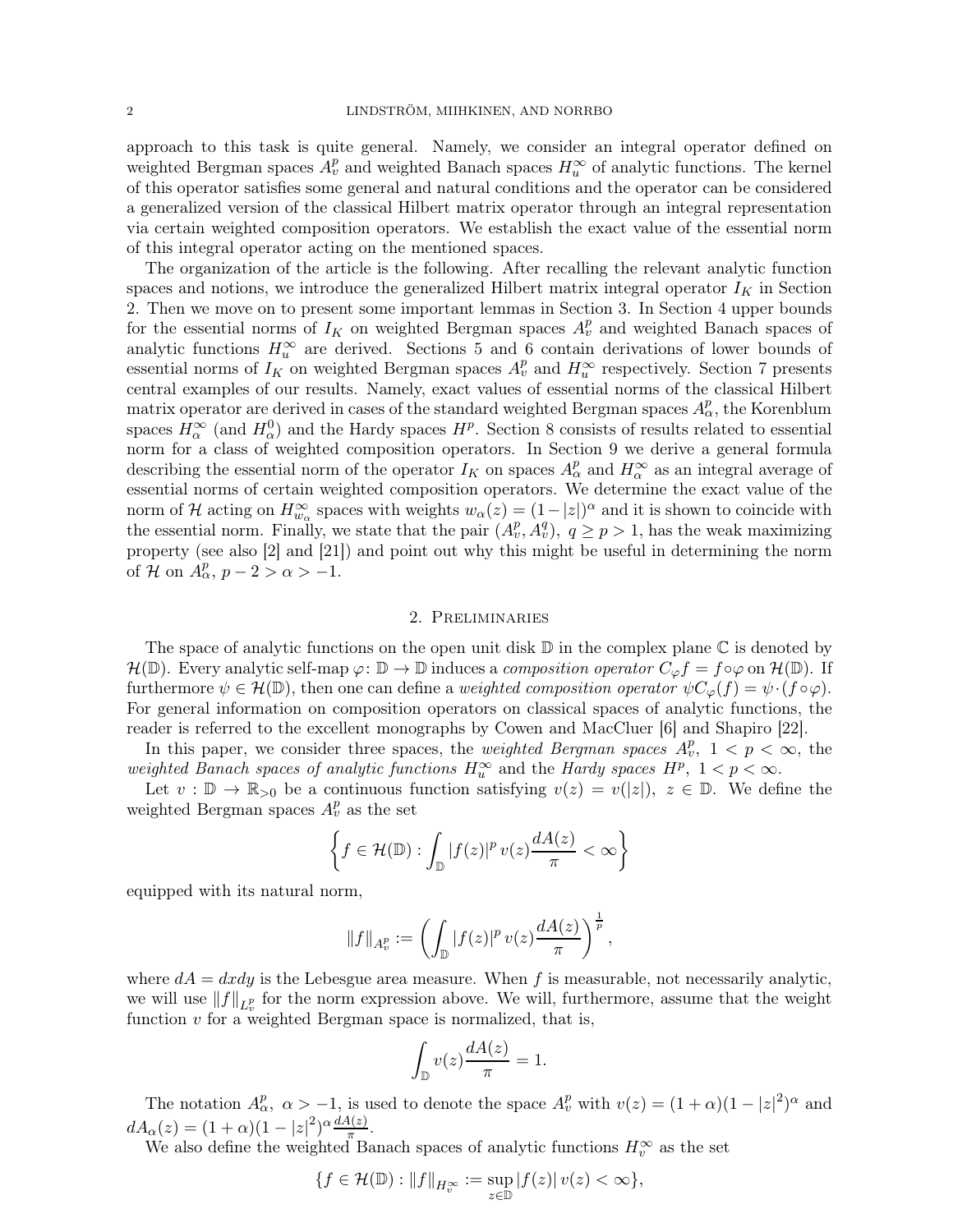where we have assumed that v is normalized, that is,  $\sup_{z\in\mathbb{D}} v(z) = 1$ . For the same norm expression we use the notation  $||f||_{L_v^{\infty}}$ , when f is measurable but not necessarily analytic. If  $v \equiv 1$  we use the shorter notations  $H^{\infty} := H_v^{\infty}$  and  $L^{\infty} := L_v^{\infty}$ . We will also use the notation  $||f||_{\infty} := ||f||_{H^{\infty}}$  in Section [8.](#page-15-0)

We now introduce a subclass of weight functions, namely, those  $v$  that tend to zero on the boundary of  $\mathbb D$ . An arbitrary weight of this class will be denoted u. The notation  $H_{\alpha}^{\infty}$ ,  $\alpha > 0$ , is used to denote the space  $H_u^{\infty}$  with  $u(z) = (1 - |z|^2)^{\alpha}$ . We also define a subspace  $H_u^0$  consisting of functions  $f \in H_u^{\infty}$  such that

$$
\lim_{|z| \to 1} |f(z)| u(z) = 0.
$$

It will be assumed that for  $X = A_v^p$  or  $X = H_u^{\infty}$  the evaluation maps,  $\delta_z$ ,  $f \mapsto f(z)$ ,  $z \in \mathbb{D}$ , belong to  $X^*$  and that  $\int_0^1 \|\delta_s\|_{X^*} ds < \infty$ . The last demand could be compared to the weaker demand  $X \subset A^1_{[0,1)}$ , where  $A^1_{[0,1)}$  can be found in [\[11\]](#page-22-8). Moreover, the space  $A^p_v$  is assumed to be reflexive if  $p > 1$ . Notice that  $A_v^p$  is separable when the weight function is radial.

The Hardy space  $H^p$  for  $1 \leq p < \infty$  consists of all functions f analytic in the unit disk such that

$$
||f||_{H^{p}}^{p} := \sup_{0 \le r < 1} \frac{1}{2\pi} \int_{0}^{2\pi} |f(re^{i\theta})|^{p} d\theta < \infty.
$$

By  $\mathcal{L}(X, Y)$  we denote the space of all bounded linear operators between Banach spaces X and Y. The essential norm of  $T \in \mathcal{L}(X, Y)$  is defined to be the distance to the compact operators, that is

$$
||T||_{e,X\to Y} = \inf \{ ||T - L||_{X\to Y} : L \in \mathcal{L}(X,Y) \text{ is compact} \}.
$$

Notice that  $T \in \mathcal{L}(X, Y)$  is compact if and only if  $||T||_{e, X \to Y} = 0$ . When  $X = Y$ , we write  $\mathcal{L}(X, X) = \mathcal{L}(X).$ 

**Definition 2.1.** Let  $K : \mathbb{D} \times \mathbb{D} \to \mathbb{C}$  be analytic and  $K(z, \cdot) \in H^{\infty}(\mathbb{D})$  for every  $z \in \mathbb{D}$ . When we consider the operator

$$
I_K(f)(z) := \int_0^1 f(x)K(z, x)dx,
$$

it will be assumed that it is a bounded operator,  $X \to X$ , where  $X = A_v^p$  or  $X = H_w^{\infty}$ .

Let

$$
T_t(z) := K(z, x_z(t))x'_z(t),
$$

where  $x_z(t) = \frac{t}{(t-1)z+1}$ . We also introduce  $\phi_t(z) = x_z(t)$  and  $w_t(z) = \frac{\phi_t(z)}{t}$ . We may now write the operator  $I_K$  as

$$
I_K(f)(z) = \int_0^1 T_t(z)f(\phi_t(z))dt,
$$

using similar methods as in [\[7\]](#page-22-7), namely changing the path of integration by  $x_z(t)$ ,  $0 \le t \le 1$ . Since there are some differences in the dominating function, we provide the reader with some details. Let  $X = A_v^p$  or  $X = H_w^{\infty}$ ,  $z \in \mathbb{D}$ , and let  $f \in X$ . For  $r \in (0, 1)$  we define

$$
t(s) = t_{z,r}(s) = \frac{rs}{r(s-1)z+1} = \phi_{r,s}(z).
$$

We will use the fact that  $t_{z,r}(s) = r\phi_s(rz)$ . It follows that  $t_{z,r}([0,1]) \subset \overline{B(0,r)}$ , which shows that  $f(w)K(z, w)$  as a function of w is analytic in an open subset of  $\mathbb D$  containing the closed curve  $t_{z,r}([0,1]) \cup [0,r]$ . Therefore, it follows from the residue theorem that

$$
\int_{[0,r]} f(t)K(z,t)dt = \int_{t_{z,r}[0,1]} f(t)K(z,t)dt = \int_0^1 f(t(s))K(z,t(s))t'(s)ds.
$$

Given a dominating integrable function to  $f(t(s))K(z,t(s))t'(s)$  independent of r, the statement follows using the dominated convergence theorem  $(r \to 1)$  because f and  $K(z, \cdot)$  are continuous at  $t_{z,1}(s)$  for a fixed  $0 < s < 1$ . Since  $t'(s) = rx'_{rz}(s) = \frac{r(1-rz)}{1-(1-s)rz}$  we have  $|K(z,t(s))t'(s)| \le$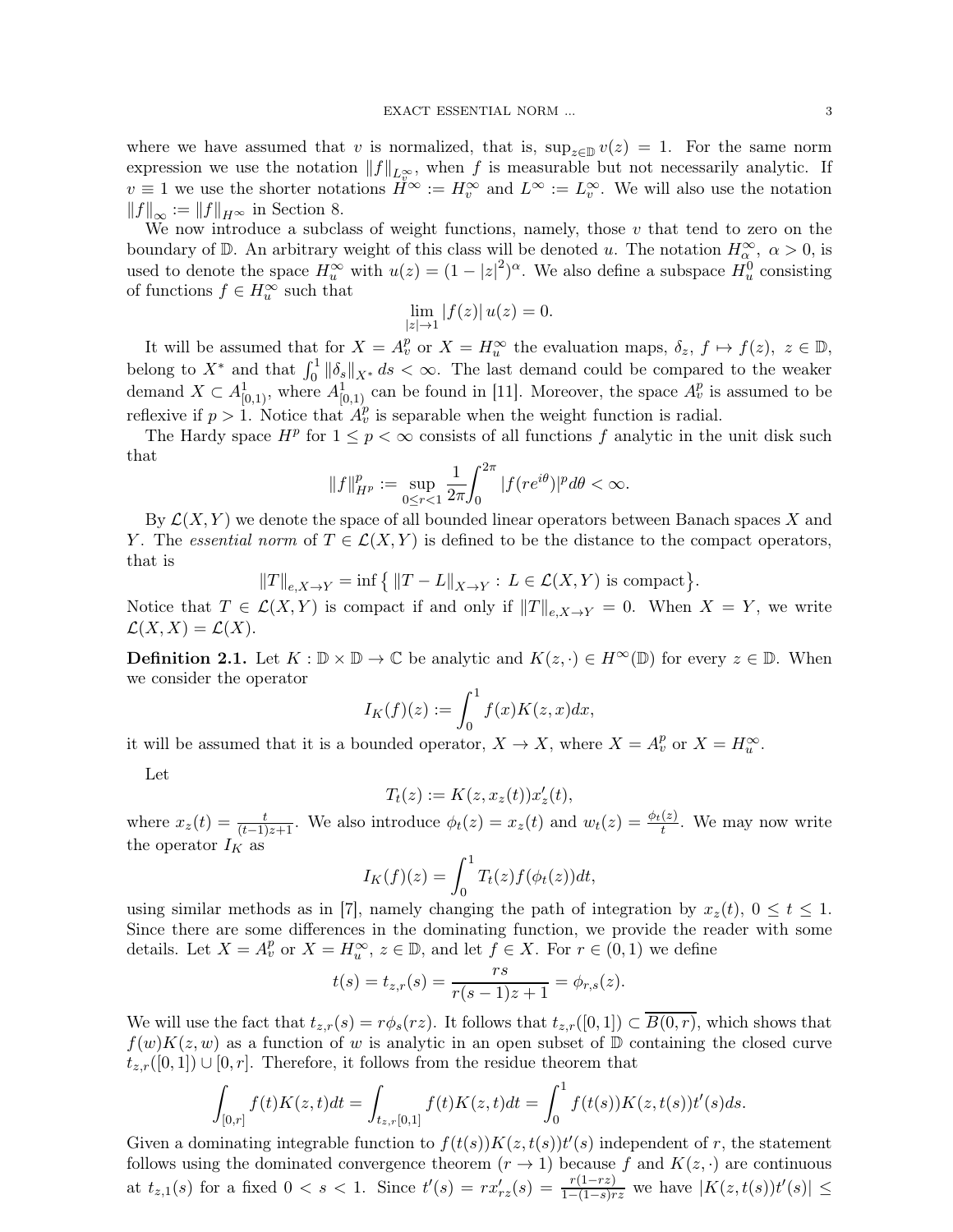$\sup_{w\in\mathbb{D}}|K(z,w)|\,\frac{2}{(1-1)}$  $\frac{2}{(1-|z|)^2}$  < ∞. All that is left to prove is that  $\int_0^1 \sup_{0 \le r \le 1} |f(t_{z,r}(s))| ds$  is finite. Let  $g := \frac{f}{\|f\|}$  $\frac{f}{\|f\|_X}$ . Since the weight is radial the evaluation maps,  $\|\delta_z\|_{X^*}$ , are rotational symmetric, that is,  $\|\delta_z\|_{X^*} = \|\delta_{|z|}\|_{X^*}$ . From the maximum modulus principle we have  $\|\delta_{r_1}\|_{X^*} \le$  $\|\delta_{r_2}\|_{X^*}$ ,  $0 \le r_1 \le r_2$ . Applying these properties we obtain

$$
|g(t_{z,r}(s))| \leq ||\delta_{|t_{z,r}(s)|}||_{X^*} \leq ||\delta_{t_{|z|,r}(s)}||_{X^*} \leq ||\delta_{t_{|z|,1}(s)}||_{X^*}.
$$

Moreover,  $t'_{|z|,1}(s) = \frac{1-|z|}{(1-(1-s)|z|)^2} \ge 1-|z|$ . Hence the line  $h(s) := |z| + (1-|z|)s$  dominates  $t_{|z|,1}(s)$  and by the same arguments applied above we obtain  $\left\|\delta_{t_{|z|,1}(s)}\right\|_{X^*} \leq \left\|\delta_{h(s)}\right\|_{X^*}$ . Since h is invertible with the inverse  $h^{-1}(s) = \frac{s}{1-|z|} - \frac{|z|}{1-|z|}$  $\frac{|z|}{1-|z|}$  we can conclude that

$$
\int_0^1 \left\| \delta_{h(s)} \right\|_{X^*} ds = \int_{|z|}^1 \left\| \delta_s \right\|_{X^*} dh^{-1}(s) = \frac{1}{1 - |z|} \int_{|z|}^1 \left\| \delta_s \right\|_{X^*} ds
$$

holds, where the right-hand side is finite according to assumption. Therefore, the function

$$
\sup_{w \in \mathbb{D}} |K(z, w)| \, \frac{2}{(1 - |z|)^2} \, ||\delta_{h(s)}||_{X^*} \, ||f||_X
$$

is integrable and dominates  $|f(t(s))K(z,t(s))t'(s)|$ , which concludes the proof of

$$
I_K(f)(z) = \int_0^1 T_t(z)f(\phi_t(z))dt.
$$

Notice that if K is bounded, then  $I_K$  is compact, therefore we will assume K is not bounded, or more precisely, that  $\lim_{(z,w)\to(1,1)} |K(z,w)| = \infty$ .

Our main example is the Hilbert matrix operator

$$
\mathcal{H}(f)(z) = \int_0^1 f(x) \frac{1}{1 - zx} dx = \int_0^1 w_t(z) f(\phi_t(z)) dt,
$$

which is known to belong to  $\mathcal{L}(A_{\alpha}^p)$  for  $p > 2 + \alpha > 1$ , and to  $\mathcal{L}(H_{\alpha}^{\infty})$  for  $\alpha \in (0,1)$ .

We finish this section with some more notations. The number  $z$  will always be complex in contrast to r which will always be real and non-negative. It usually holds that  $|z| < 1$  and  $0 \leq r < 1$ . If  $a \in \overline{D}$  and  $z \to a$ , it means that  $z \to a$  from inside the open unit disk  $\overline{D}$ . We write  $f(x) \lesssim g(x)$  if there exists a constant  $0 < C < \infty$  such that  $f(x) \leq Cg(x)$  for all x in some implicit or explicit given set. The notation  $\gtrsim$  is used similarly but with  $\geq$  instead of  $\leq$  and if both hold, we write  $f(x) \approx g(x)$ . The Beta function will be denoted by  $\beta : \mathbb{C} \setminus \mathbb{Z}_{\leq 0} \times \mathbb{C} \setminus \mathbb{Z}_{\leq 0} \to \mathbb{C}$ , which should not be mixed up with an open complex ball,  $B(w,r) = \{z \in \mathbb{C} : |z-w| < r\}, w \in \mathbb{C}$ , and  $r > 0$ . Moreover, the closed unit ball of a Banach space X is denoted by  $B_X = \{X : ||f||_X \leq 1\}$ .

### 3. Some useful results

<span id="page-3-0"></span>The following lemma is a special case of [\[4,](#page-22-14) Theorem 1].

<span id="page-3-1"></span>**Lemma 3.1.** Suppose  $(f_n)_n \subset A_v^p$ ,  $p \ge 1$ ,  $\sup_n ||f_n||_{A_v^p} < \infty$ , and  $f_n \to f$  pointwise a.e. in  $\mathbb{D}$ . Then

<span id="page-3-2"></span>
$$
\lim_{n \to \infty} (\|f_n\|_{A_v^p}^p - \|f_n - f\|_{A_v^p}^p) = \|f\|_{A_v^p}^p.
$$

<span id="page-3-3"></span>**Lemma 3.2.** For the spaces  $X = A_v^p$ ,  $1 < p < \infty$ ,  $X = H_u^0$ , and  $X = H_u^{\infty}$ , there exists a sequence consisting of compact operators  $L_n: X \to X$ ,  $n = 1, 2, \ldots$  such that  $\limsup_{n \to \infty} ||I - L_n||_{X \to X} \le$ 1. Moreover, for every  $0 < R < 1$  we have

(3.1) 
$$
\lim_{n \to \infty} \sup_{\|f\|_X \le 1} \sup_{|z| \le R} |(I - L_n)(f)(z)| = 0.
$$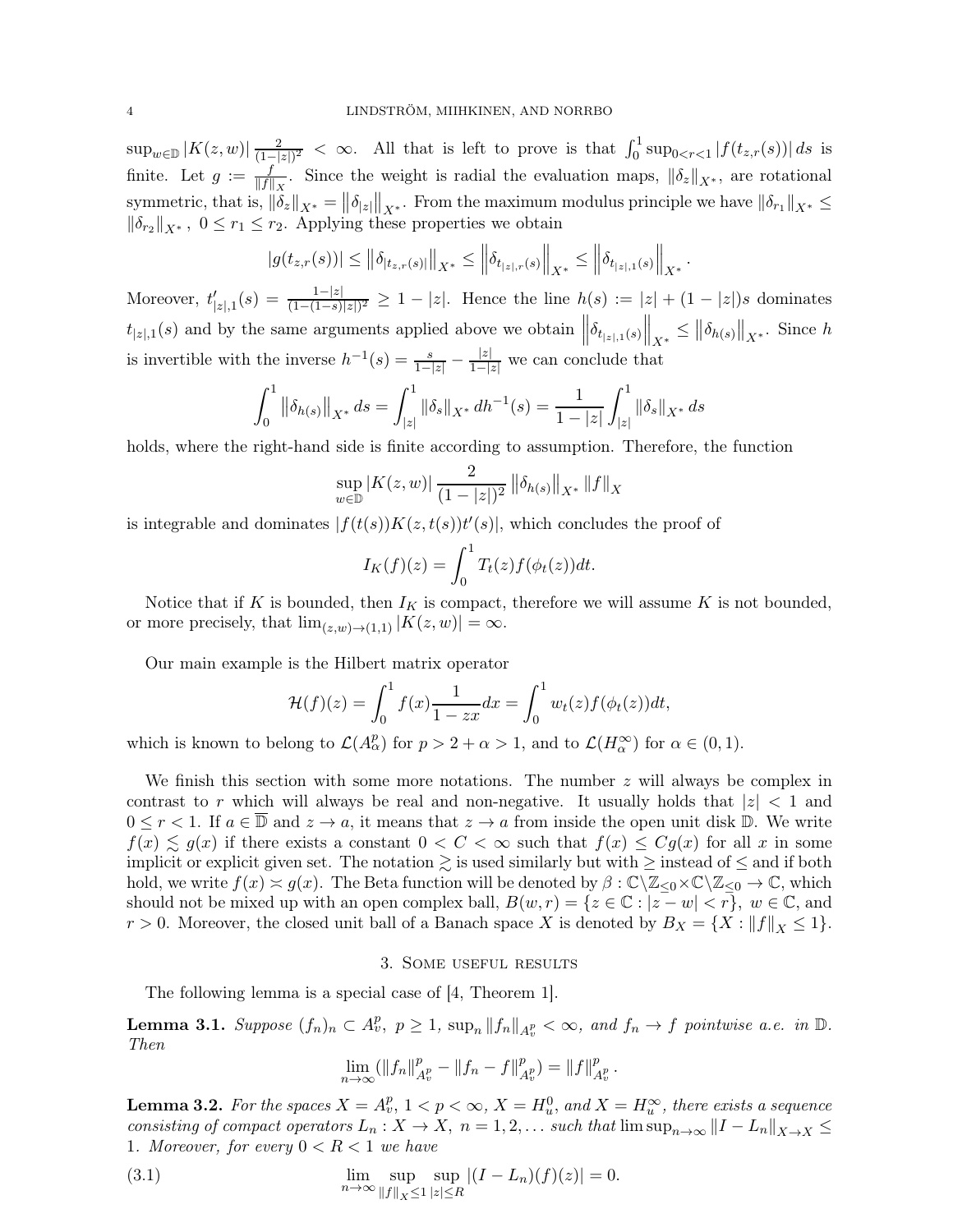*Proof.* The results for  $H_u^{\infty}$  and  $H_u^0$  are given explicitly in [\[20,](#page-22-15) Proposition 2.1]. For the weighted Bergman spaces we invoke Corollary 3.6 in [\[15\]](#page-22-16). Since the space is reflexive, it does not contain a copy of  $\ell^1$ . The  $(m_p)$  property follows from Lemma [3.1.](#page-3-1) Using the dilation operator  $f(z) \mapsto$  $f(rz)$ ,  $0 < r < 1$ , and the fact that the dilation operator converges strongly to the identity operator I in  $A_v^p$ , it is easy to see that  $A_v^p$  has the metric compact approximation property. It now follows from [\[15,](#page-22-16) Corollary 3.6 (and the Introduction)] that the space of all compact operators  $K(A_v^p)$  is an M-ideal in  $\mathcal{L}(A_v^p)$ . Using [\[14,](#page-22-17) Theorem 2.4 (4)], we obtain a sequence  $(L_n)$ satisfying

$$
\limsup_{n \to \infty} ||I - L_n||_{A_v^p} \le 1 \quad \text{and} \quad \limsup_{n \to \infty} ||(I - L_n)(f)||_{A_v^p} = 0, \ f \in A_v^p.
$$

Let  $0 < R < 1$ . Since  $B_{A_v^p}$  is compact with respect to the topology of compact convergence, we can find for each  $\epsilon > 0$  a finite set  $\{f_1, \ldots, f_N\} \subset A_v^p$  such that

$$
\sup_{\|f\|_X\leq 1} \sup_{|z|\leq R} |(I-L_n)(f)(z)| \leq \epsilon + \max\left\{\sup_{|z|\leq R} |(I-L_n)(f_j)(z)| : j=1,\ldots,N\right\}.
$$

Let  $n \to \infty$  to obtain [\(3.1\)](#page-3-2).

<span id="page-4-0"></span>Hereafter, we denote by  $L_n$  the compact operators given in Lemma [3.2.](#page-3-3)

4. AN UPPER BOUND OF THE ESSENTIAL NORM OF  $I_K$ 

In this section we will use the following notations:

$$
D_{\leq R,t} := \phi_t(\mathbb{D}) \cap \overline{R\mathbb{D}}
$$
 and  $D_{>R,t} := \phi_t(\mathbb{D}) \setminus \overline{R\mathbb{D}}$ ,  $t, R \in (0,1)$ .

All results obtained in this section concerning  $I_K : X \to X$ ,  $X = A_v^p$  or  $X = H_w^{\infty}$  will demand that there exists an  $0 < R_0 < 1$  with the following properties. Regarding an operator  $I_K$  on  $A_v^p$ we have (Condition for Upper Bound  $A_v^p$ )

<span id="page-4-1"></span>(CUBA) 
$$
\int_0^1 \sup_{z \in \phi_t^{-1}(D_{>R_0,t})} \frac{|T_t(z)| v(z)^{\frac{1}{p}}}{v(\phi_t(z))^{\frac{1}{p}}} \frac{t^{\frac{2}{p}} dt}{(1-t)^{\frac{2}{p}}} < \infty
$$

and for every  $R < 1$  it holds that

<span id="page-4-2"></span>(CUB2A) 
$$
\int_0^1 \left\| T_t \chi_{\phi_t^{-1}(D_{\leq R,t})} \right\|_{L_v^p} dt < \infty.
$$

If we instead have  $X = H_u^{\infty}$ , we will demand

<span id="page-4-5"></span>(CUBH) 
$$
\int_0^1 \sup_{z \in \phi_t^{-1}(D_{>R_0,t})} \frac{|T_t(z)| u(z)}{u(\phi_t(z))} dt < \infty
$$

and

<span id="page-4-4"></span>(CUB2H) 
$$
\int_0^1 \left\| T_t \chi_{\phi_t^{-1}(D_{\leq R,t})} \right\|_{L^\infty_u} dt < \infty
$$

for every  $R < 1$ .

<span id="page-4-3"></span>**Remark 4.1.** Notice that if  $v$  is unbounded, then

$$
\inf_{t \in (0,1)} \limsup_{z \to 1} \frac{v(z)}{v(\phi_t(z))} = \infty.
$$

Indeed, since v is radial we may write the quotient as  $\frac{v(|z|)}{v(|\phi_t(z)|)}$ . Let  $0 < t < 1$  and notice that  $|\phi_t(re^{i\theta})| < M(\theta) < 1, \ \theta \neq 0.$  Hence, we have  $\frac{v(r)}{v(\phi_t(re^{i\theta}))} \to \infty$  as  $r \to 1$ , when  $\theta \in (-\pi, \pi) \setminus \{0\}.$ Choose a strictly decreasing positive sequence  $(\theta_n)_n$  such that  $\lim_{n\to\infty}\theta_n\to 0$  and let  $a(n)$  be an increasing function, tending to  $\infty$  as  $n \to \infty$ . For each n, define  $r_n$  such that  $\frac{v(r_n)}{v(\phi_t(r_n e^{i\theta_n}))} > a(n)$ and the statement follows using the sequence  $(r_n e^{i\theta_n})_n$ . Notice that  $a(n) \to \infty$  as  $n \to \infty$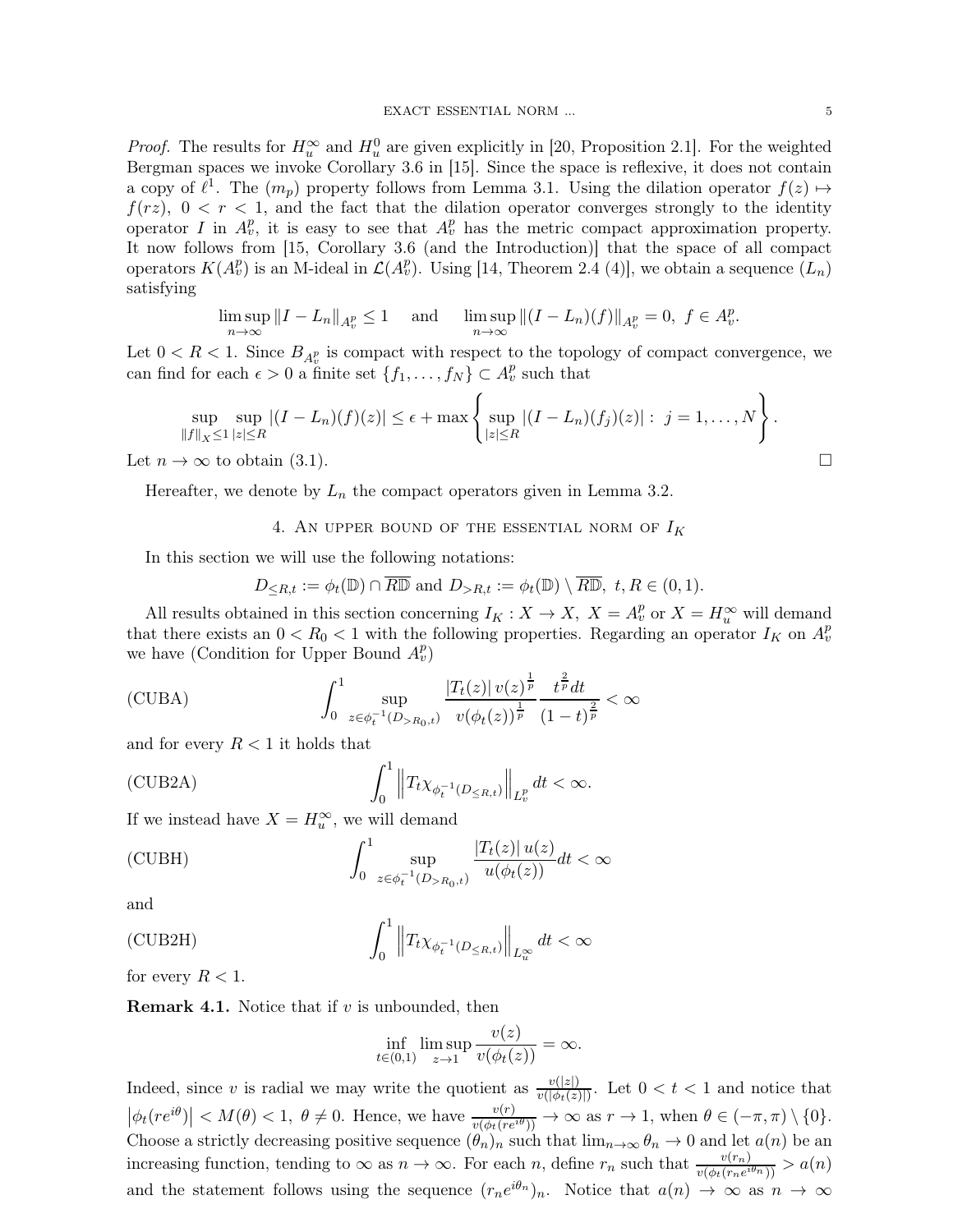arbitrarily fast. For this reason one can expect that condition [\(CUBA\)](#page-4-1) is in general not satisfied if the weight is unbounded.

<span id="page-5-0"></span>**Theorem 4.2.** Let  $1 < p < \infty$ . For operators  $I_K : A_v^p \to A_v^p$ , we have

(4.1) 
$$
||I_K||_{e, A_v^p \to A_v^p} \leq \int_0^1 \limsup_{z \to 1} \frac{|T_t(z)| v(z)^{\frac{1}{p}}}{v(\phi_t(z))^{\frac{1}{p}}} \frac{t^{\frac{2}{p}} dt}{(1-t)^{\frac{2}{p}}}
$$

and for operators  $I_K: H_u^{\infty} \to H_u^{\infty}$  (or  $H_u^0 \to H_u^{\infty}$ ),

(4.2) 
$$
||I_K||_{e, H_u^{\infty} \to H_u^{\infty}} \leq \int_0^1 \limsup_{z \to 1} \frac{|T_t(z)| u(z)}{u(\phi_t(z))} dt \quad and ||I_K||_{e, H_u^0 \to H_u^{\infty}} \leq \int_0^1 \limsup_{z \to 1} \frac{|T_t(z)| u(z)}{u(\phi_t(z))} dt.
$$

*Proof.* We discuss each of the cases  $A_v^p$  and  $H_u^{\infty}$ ,  $H_u^0$  separately.

We start with  $A_v^p$ . For any  $f \in A_v^p$ , we have

$$
I_K(f)(z) = \int_0^1 f(\phi_t(z))T_t(z)dt.
$$

By Minkowski's inequality for integrals, we obtain

$$
||I_{K}(f)||_{A_{v}^{p}} \leq \int_{0}^{1} ||T_{t}C_{\phi_{t}}(f)||_{A_{v}^{p}} dt
$$
  
\n
$$
= \int_{0}^{1} \left( \int_{\mathbb{D}} |f(\phi_{t}(z))|^{p} |T_{t}(z)|^{p} v(z) \frac{dA(z)}{\pi} \right)^{\frac{1}{p}} dt
$$
  
\n
$$
= \int_{0}^{1} \left( \int_{\phi_{t}(\mathbb{D})} |f(w)|^{p} |T_{t}(\phi_{t}^{-1}(w))|^{p} v(\phi_{t}^{-1}(w)) |(\phi_{t}^{-1})'(w)|^{2} \frac{dA(w)}{\pi} \right)^{\frac{1}{p}} dt
$$
  
\n
$$
= \int_{0}^{1} \frac{t^{\frac{2}{p}}}{(1-t)^{\frac{2}{p}}} \left( \int_{\phi_{t}(\mathbb{D})} |w|^{-4} |f(w)|^{p} |T_{t}(\phi_{t}^{-1}(w))|^{p} v(\phi_{t}^{-1}(w)) \frac{dA(w)}{\pi} \right)^{\frac{1}{p}} dt.
$$

Next, we split the integral over  $\phi_t(\mathbb{D})$  in two parts

$$
\frac{(1-t)^2}{t^2} ||T_t C_{\phi_t}(f)||_{A_v^p}^p = \int_{D_{\le R,t}} |w|^{-4} |f(w)|^p |T_t(\phi_t^{-1}(w))|^p v(\phi_t^{-1}(w)) \frac{dA(w)}{\pi}
$$
  
+ 
$$
\int_{D_{>R,t}} |w|^{-4} |f(w)|^p |T_t(\phi_t^{-1}(w))|^p v(\phi_t^{-1}(w)) \frac{dA(w)}{\pi}
$$
  

$$
\le \sup_{|z| \le R} |f(z)|^p \int_{D_{\le R,t}} |w|^{-4} |T_t(\phi_t^{-1}(w))|^p v(\phi_t^{-1}(w)) \frac{dA(w)}{\pi}
$$
  
+ 
$$
\sup_{z \in D_{>R,t}} (|z|^{-4} |T_t(\phi_t^{-1}(z))|^p \frac{v(\phi_t^{-1}(z))}{v(z)} ) \int_{D_{>R,t}} |f(w)|^p v(w) \frac{dA(w)}{\pi}
$$

.

Since  $(a + b)^{\frac{1}{p}} \le a^{\frac{1}{p}} + b^{\frac{1}{p}}, a, b \ge 0$ , we conclude

$$
||T_{t}C_{\phi_{t}}(f)||_{A_{v}^{p}} \leq \sup_{|z| \leq R} |f(z)| \left\| T_{t} \chi_{\phi_{t}^{-1}(D_{\leq R,t})} \right\|_{L_{v}^{p}}
$$
  
+ 
$$
\frac{t^{\frac{2}{p}}}{(1-t)^{\frac{2}{p}}} \sup_{z \in D_{>R,t}} \left( |z|^{-4} |T_{t}(\phi_{t}^{-1}(z))|^{p} \frac{v(\phi_{t}^{-1}(z))}{v(z)} \right)^{\frac{1}{p}} ||f||_{A_{v}^{p}}
$$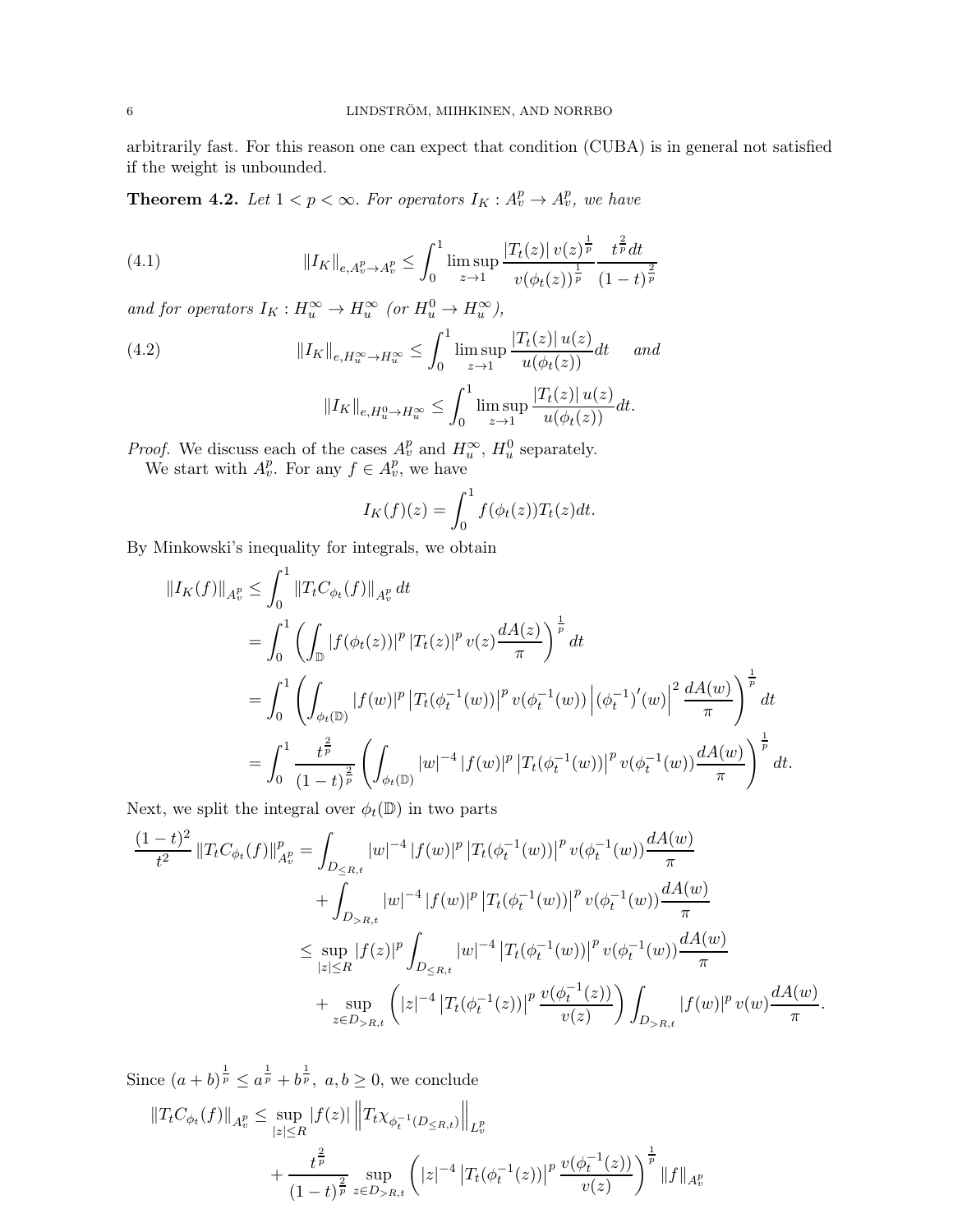$$
\leq \sup_{|z| \leq R} |f(z)| \left\| T_t \chi_{\phi_t^{-1}(D_{\leq R,t})} \right\|_{L_v^p} + \|f\|_{A_v^p} \frac{t^{\frac{2}{p}} R^{-\frac{4}{p}}}{(1-t)^{\frac{2}{p}}} \sup_{z \in \phi_t^{-1}(D_{>R,t})} \frac{|T_t(z)| v(z)^{\frac{1}{p}}}{v(\phi_t(z))^{\frac{1}{p}}}.
$$

Applying the calculations above to  $f - L_n(f)$  and taking the supremum over  $f \in B_{A_v^p}$ , we obtain

$$
||I_{K} - I_{K}L_{n}||_{A_{v}^{p}\to A_{v}^{p}} \leq \sup_{f\in B_{A_{v}^{p}}}|I_{v}||(I-L_{n})(f)(z)||\int_{0}^{1} \left\|T_{t}\chi_{\phi_{t}^{-1}(D_{\leq R,t})}\right\|_{L_{v}^{p}}dt
$$
  
+  $R^{-\frac{4}{p}}||I-L_{n}||_{A_{v}^{p}\to A_{v}^{p}}\int_{0}^{1} \frac{t^{\frac{2}{p}}}{(1-t)^{\frac{2}{p}}}\sup_{z\in\phi_{t}^{-1}(D_{>R,t})}\frac{|T_{t}(z)|v(z)^{\frac{1}{p}}}{v(\phi_{t}(z))^{\frac{1}{p}}}dt.$ 

Using Lemma [3.2](#page-3-3) and [\(CUB2A\)](#page-4-2) we get, for every  $0 < R < 1$ 

$$
\limsup_{n\to\infty}||I_K - I_K L_n||_{A_v^p \to A_v^p} \leq R^{-\frac{4}{p}} \int_0^1 \frac{t^{\frac{2}{p}}}{(1-t)^{\frac{2}{p}}} \sup_{z \in \phi_t^{-1}(D_{>R,t})} \frac{|T_t(z)| \, v(z)^{\frac{1}{p}}}{v(\phi_t(z))^{\frac{1}{p}}} dt.
$$

Letting  $R \to 1$  and using the dominated convergence theorem we have

$$
||I_K||_{e,A_v^p\to A_v^p} \leq \int_0^1 \lim_{R\to 1} \sup_{z\in\phi_t^{-1}(D_{>R,t})} \frac{|T_t(z)| v(z)^{\frac{1}{p}}}{v(\phi_t(z))^{\frac{1}{p}}} \frac{t^{\frac{2}{p}} dt}{(1-t)^{\frac{2}{p}}} = \int_0^1 \limsup_{z\to 1} \frac{|T_t(z)| v(z)^{\frac{1}{p}}}{v(\phi_t(z))^{\frac{1}{p}}} \frac{t^{\frac{2}{p}} dt}{(1-t)^{\frac{2}{p}}},
$$

where we have used the fact that  $\phi_t$  is injective with a continuous inverse and 1 as a fixed point, to obtain the last equality. The use of the dominated convergence theorem is justified by [\(CUBA\)](#page-4-1).

Next, we consider the spaces  $H_u^{\infty}$  and  $H_u^0$ . This case could be proved similarly to the weighted Bergman case. We might, however, use the calculations done for the  $A_v^p$ -case. Notice that for  $f \in H_u^{\infty}$  we have

$$
||f||_{H^{\infty}_{u}} = \lim_{p \to \infty} ||f||_{A^{p}_{u}p} ,
$$

where the norms on the right-hand side can be viewed as an increasing sequence. Hence, we immediately obtain for  $f \in H_u^{\infty}$  or  $f \in H_u^0$ 

$$
||T_{t}C_{\phi_{t}}(f)||_{H_{u}^{\infty}} \leq \lim_{p \to \infty} \left( \sup_{|z| \leq R} |f(z)| \left\| T_{t} \chi_{\phi_{t}^{-1}(D_{\leq R,t})} \right\|_{L_{u}^{p}} + ||f||_{A_{u}^{p}} \frac{t^{\frac{2}{p}} R^{-\frac{4}{p}}}{(1-t)^{\frac{2}{p}} z \epsilon \phi_{t}^{-1}(D_{>R,t})} \frac{|T_{t}(z)| u(z)}{u(\phi_{t}(z))} \right)
$$
  

$$
= \sup_{|z| \leq R} |f(z)| \left\| T_{t} \chi_{\phi_{t}^{-1}(D_{\leq R,t})} \right\|_{L_{u}^{\infty}} + ||f||_{H_{u}^{\infty}} \sup_{z \in \phi_{t}^{-1}(D_{>R,t})} \frac{|T_{t}(z)| u(z)}{u(\phi_{t}(z))}.
$$

<span id="page-6-0"></span>The rest of the proof is similar to the  $A_v^p$ -case.

 $\Box$ 

# 5. A LOWER BOUND OF THE ESSENTIAL NORM OF  $I_K$  on  $A_v^p$

Most of the results obtained in this section do not demand that  $v$  is bounded, however, condition [\(CEVA\)](#page-7-0), which is presented later, does not hold if  $v$  is unbounded, since the limit is not finite in this case according to Remark [4.1.](#page-4-3)

We begin by introducing some more definitions and assumptions. Let

$$
f_c(z) := \frac{g(z)}{(1-z)^c}, \ c \in (0, \frac{2}{p}].
$$

Most of the time we will, however, use  $c < \frac{2}{p}$ . The reason for this is clear considering the next condition. We will assume that there exists a constant  $\Omega \in (\frac{1}{p}, \frac{2}{p})$  such that (Condition Approximate Identity  $A_v^p$ )

<span id="page-6-1"></span>(CAIA) 
$$
f_c \in A_v^p \text{ when } \Omega < c < \frac{2}{p} \text{ and } \lim_{c \to \frac{2}{p}} \|f_c\|_{A_v^p} = \infty.
$$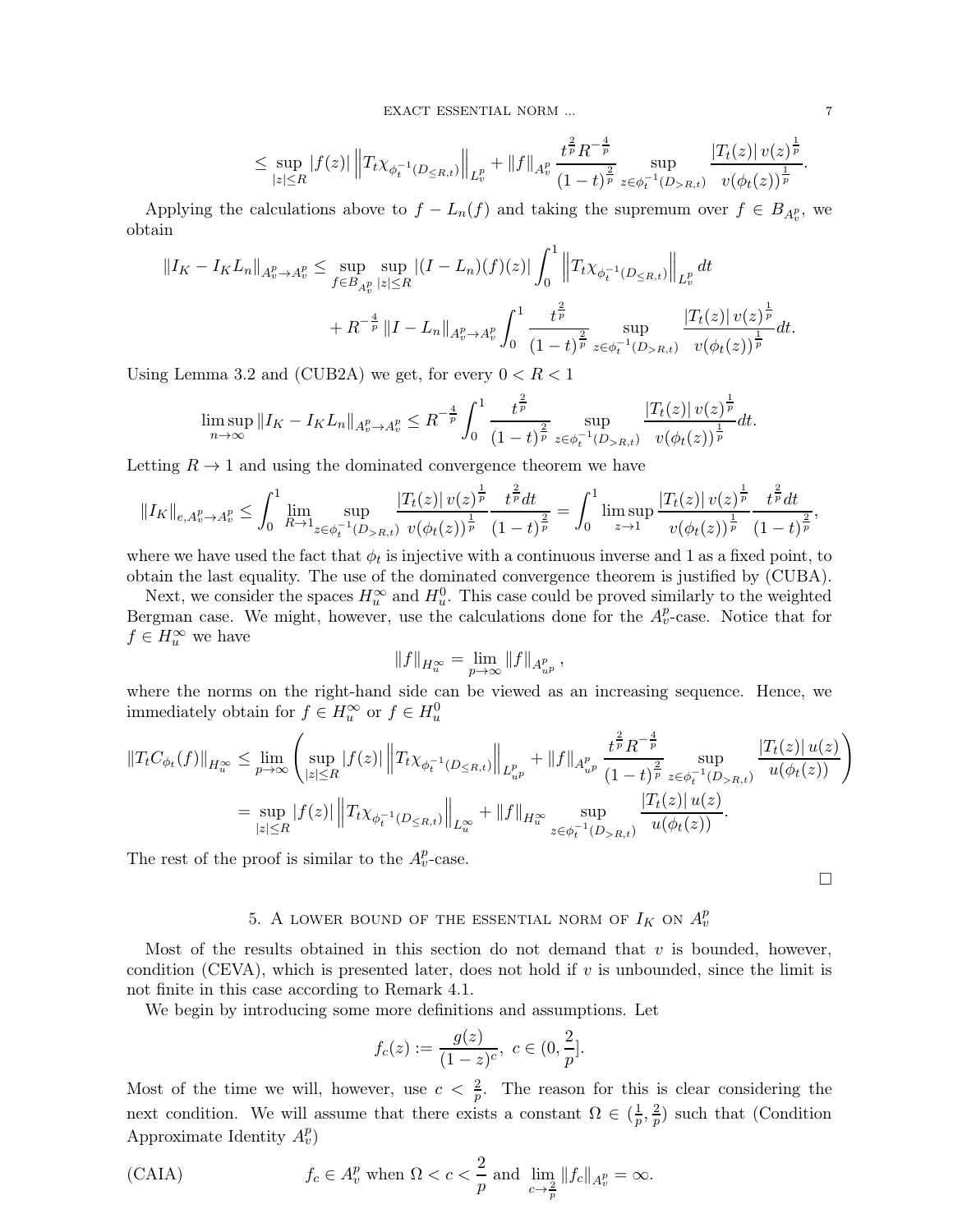This condition is always assumed to hold. If we need any of the conditions presented below, we will write them explicitly in the statements of our results, lemmas and remarks. In this section the lower bound of the essential norm will be based on the following functions

$$
C_c(z) := \int_0^1 \left(\frac{1}{1-t} - z\right)^c \frac{g(\phi_t(z))}{g(z)} T_t(z) dt, \ 0 < c \le \frac{2}{p},
$$

which are meromorphic in  $\mathbb{D}$ . We will assume that there exist constants  $\zeta > 0$  and  $\frac{1}{p} < \Omega < \frac{2}{p}$ such that (Condition concerning the Kernel function K)

<span id="page-7-1"></span>
$$
\text{(CKA)} \qquad \qquad \int_0^1 \sup_{c \in (\Omega, \frac{2}{p})} \sup_{z \in B(1, \zeta) \cap \mathbb{D}} \left| \left( \frac{1}{1-t} - z \right)^c \frac{g(\phi_t(z))}{g(z)} T_t(z) \right| dt < \infty.
$$

To obtain the exact value of the essential norm, we also assume that for every  $t \in (0,1)$  we have

<span id="page-7-0"></span>
$$
\text{(CEVA)} \qquad \qquad \limsup_{z \to 1} \frac{v(z)}{v(\phi_t(z))} = \lim_{z \to 1} \frac{g(\phi_t(z))^p}{g(z)^p} < \infty \text{ and } \lim_{z \to 1} T_t(z) \in [0, \infty)
$$

(Condition for Exact Value).

<span id="page-7-3"></span>To increase the generality of some results, we introduce a weaker version of [\(CKA\)](#page-7-1), namely, (CKA-)

$$
C_{\infty} := \sup_{c \in (\Omega, \frac{2}{p})} \sup_{z \in B(1,\zeta) \cap \mathbb{D}} |C_c(z)| = \sup_{c \in (\Omega, \frac{2}{p})} \sup_{z \in B(1,\zeta) \cap \mathbb{D}} \left| \int_0^1 (\frac{1}{1-t} - z)^c \frac{g(\phi_t(z))}{g(z)} T_t(z) dt \right| < \infty
$$

for some  $\zeta > 0$  and  $\frac{1}{p} < \Omega < \frac{2}{p}$  and a weaker version of [\(CEVA\)](#page-7-0), which states that the limit

<span id="page-7-6"></span>(CEVA-)  

$$
\lim_{z \to 1} \frac{g(\phi_t(z))}{g(z)} T_t(z)
$$

<span id="page-7-5"></span>exists. The notations  $\Omega, \zeta$  and  $C_{\infty}$  will be used for this purpose in this section and Section [7.](#page-12-0) **Lemma 5.1.** For  $c \in (0, \frac{2}{p}]$  and  $z \in \mathbb{D} \setminus P_c$  we have

$$
I_K(f_c)(z) = f_c(z)C_c(z),
$$

where  $P_c$  consists of the poles of  $C_c$ .

Proof. We have

$$
I_K(f_c)(z) = \int_0^1 T_t(z) f_c(\phi_t(z)) dt = \frac{1}{(1-z)^c} \int_0^1 T_t(z) \left(\frac{1-(1-t)z}{1-t}\right)^c g(\phi_t(z)) dt = f_c(z) C_c(z).
$$

It is clear that for  $h_c := \frac{f_c}{||f_c||}$  $\frac{f_c}{\|f_c\|_{A_v^p}}$  we have for all  $z \in \mathbb{D}$ ,  $h_c(z) \to 0$  as  $c \to \frac{2}{p}$ . Since the space  $A_v^p$  is reflexive, the closed unit ball  $B_{A_v^p}$  is weakly compact. Therefore by a standard argument, we obtain that  $h_c \to 0$  weakly, as  $c \to \frac{2}{p}$ . Next, we present the two main results of this section (Theorem [5.2](#page-7-2) and Corollary [5.3\)](#page-8-0).

<span id="page-7-2"></span>**Theorem 5.2.** Assume that condition [\(CKA-\)](#page-7-3) holds. Let

<span id="page-7-4"></span>
$$
C = \lim_{(c,z)\to(\frac{2}{p},1)} \inf_{\gamma \in (c,\frac{2}{p})} \inf_{w \in (B(1,|1-z|)\cap \mathbb{D})} |C_{\gamma}(w)|.
$$

We have

(5.1) 
$$
\liminf_{c \to \frac{2}{p}} \left\| I_K \left( \frac{f_c}{\|f_c\|_{A_v^p}} \right) \right\|_{A_v^p} \ge C
$$

and C is a lower bound of  $||I_K||_{e, A_v^p \to A_v^p}$ .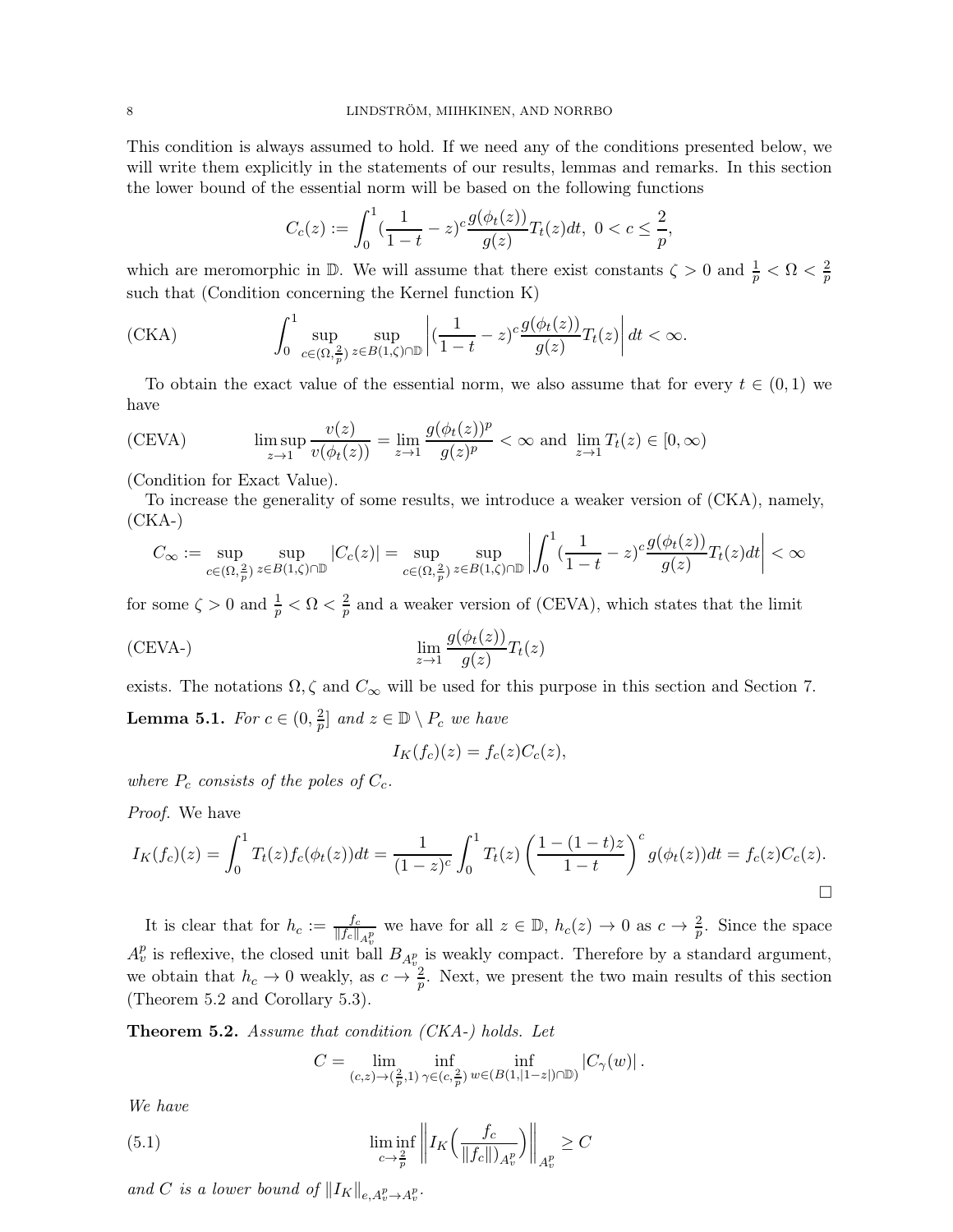*Proof.* Given [\(5.1\)](#page-7-4) it follows from  $h_c = \frac{f_c}{||f_c||}$  $\frac{J_c}{\|f_c\|_{A_v^p}}$  being a weak null sequence that  $||L(h_c)||_{A_v^p} \to 0$ as  $c \to \frac{2}{p}$  for every compact operator  $L \in \mathcal{L}(A_v^p)$ . Using the triangle inequality, we obtain  $C \leq \|I_K\|_{e, A_v^p \to A_v^p}.$ 

Define

$$
S_c(z) = \begin{cases} \inf_{\gamma \in (c, \frac{2}{p})} \inf_{w \in B(1, |1-z|) \cap \mathbb{D}} |C_{\gamma}(w)| \,, & z \in B(1, \zeta) \cap \mathbb{D} \\ 0, & z \in \mathbb{D} \setminus B(1, \zeta). \end{cases}
$$

It is clear that the limit

$$
C = \lim_{(c,z)\to(\frac{2}{p},1)} S_c(z)
$$

exists. Now, choose  $0 < \rho < \zeta$  and  $\Omega < c_1 < \frac{2}{n}$ exists. Now, choose  $0 < \rho < \zeta$  and  $\Omega < c_1 < \frac{2}{p}$  such that for  $z \in M = B(1, \rho) \cap \mathbb{D}$  and  $c_1 < c < \frac{2}{p}$  we have  $|S_c(z) - C| < \epsilon$ . Finally, choose  $c_1 < c_2 < \frac{2}{p}$  such that  $\sup_{z \in \mathbb{D} \setminus M} |h_c(z)| < \epsilon$  whenever  $c_2 < c < \frac{2}{p}$ . For these parameters we have, using  $M' = \mathbb{D} \setminus M$ , that

$$
\begin{aligned} \left| \| h_c S_c \|_{A_v^p} - C \right|^p &\leq \int_M |h_c(z) (S_c(z) - C)|^p \, dA_v(z) + \int_{M'} |h_c(z) (S_c(z) - C)|^p \, dA_v(z) \\ &< \epsilon^p + \epsilon^p \int_{M'} |(S_c(z) - C)|^p \, dA_v(z) \\ &< \epsilon^p + 2^p \epsilon^p C_\infty^p. \end{aligned}
$$



FIGURE 1. A partition of  $D$ .

We have now proved that there is a constant  $c_2 < \frac{2}{n}$  $\frac{2}{p}$  such that for  $c \in (c_2, \frac{2}{p})$  $\frac{2}{p}$ ) we have

$$
||h_c C_c||_{A_v^p} \ge ||h_c S_c||_{A_v^p} > C - \epsilon (1 + 2^p C_{\infty}^p)^{\frac{1}{p}}.
$$

Hence, after letting  $c \to \frac{2}{p}$  followed by  $\epsilon \to 0$  we obtain  $\liminf_{c \to \frac{2}{p}} ||h_c C_c||_{A_v^p} \geq C$ . Now Lemma [5.1](#page-7-5) gives us [\(5.1\)](#page-7-4).  $\Box$ 

<span id="page-8-0"></span>Corollary 5.3. Assume that condition [\(CKA\)](#page-7-1) holds. If condition [\(CEVA-\)](#page-7-6) holds, we have that

$$
C \geq \left| \int_0^1 \left( \frac{t}{1-t} \right)^{\frac{2}{p}} \lim_{z \to 1} \frac{g(\phi_t(z))}{g(z)} T_t(z) dt \right|.
$$

If the stronger condition [\(CEVA\)](#page-7-0) is satisfied, then

$$
||I_K||_{e,A_v^p \to A_v^p} = \int_0^1 \left(\frac{t}{1-t}\right)^{\frac{2}{p}} \limsup_{z \to 1} \frac{v(z)^{\frac{1}{p}}}{v(\phi_t(z))^{\frac{1}{p}}} T_t(z) dt.
$$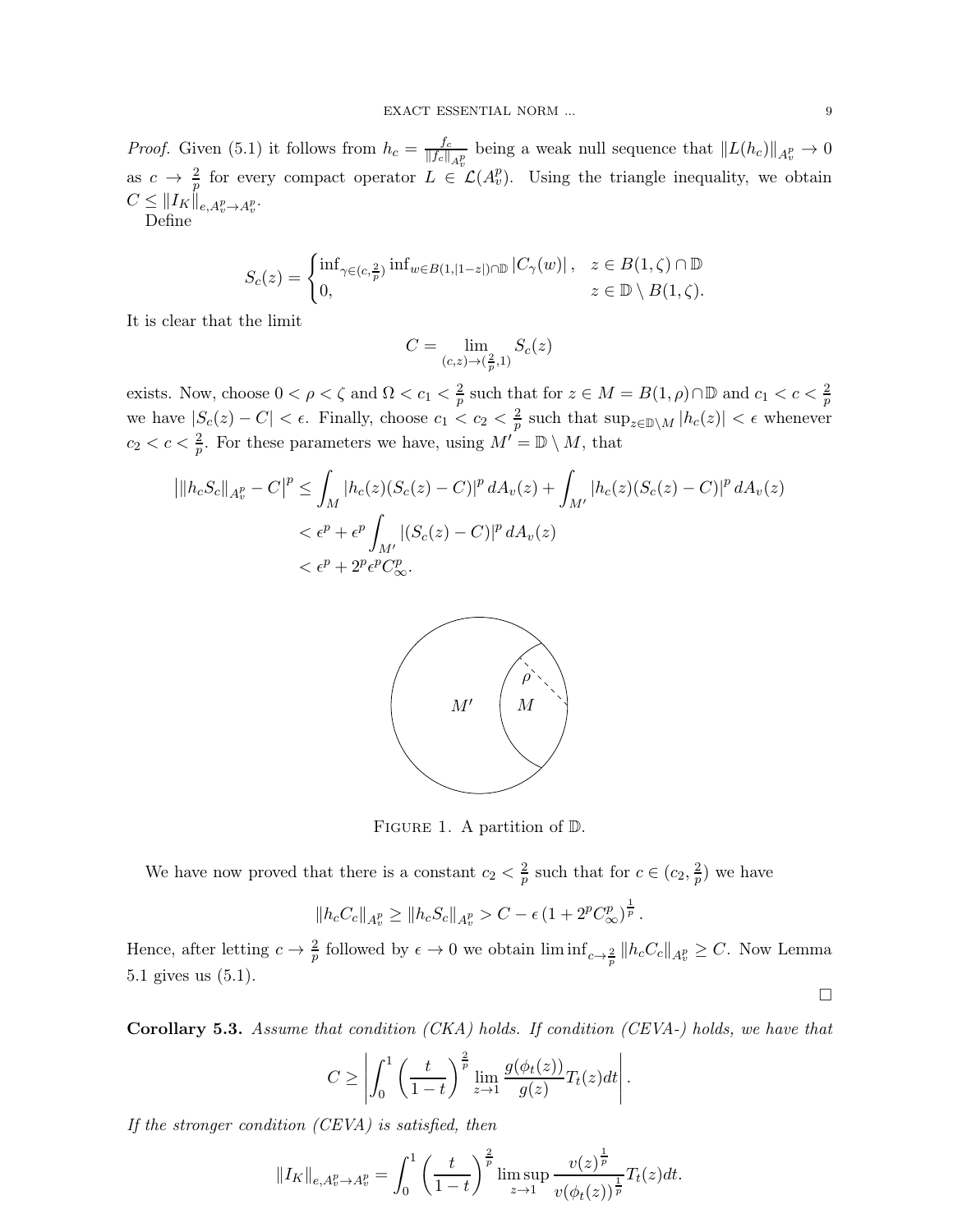*Proof.* Let  $GT(t) = \lim_{z \to 1} \frac{g(\phi_t(z))}{g(z)}$  $\frac{\varphi_t(z))}{g(z)}T_t(z)$  and

$$
J_{t,\gamma}(z) := \left(\frac{1}{1-t} - z\right)^{\gamma} \frac{g(\phi_t(z))}{g(z)} T_t(z).
$$

First, by using the dominated convergence theorem, which can be applied as done below due to [\(CKA\)](#page-7-1), we have

$$
\lim_{(c,z)\to(\frac{2}{p},1)}\sup_{\gamma\in(c,\frac{2}{p})}\sup_{w\in B(1,|1-z|)\cap\mathbb{D}}\int_0^1\left|J_{t,\gamma}(w)-\left(\frac{t}{1-t}\right)^{\frac{2}{p}}GT(t)\right|dt
$$
\n
$$
\leq \lim_{(c,z)\to(\frac{2}{p},1)}\int_0^1\sup_{\gamma\in(c,\frac{2}{p})}\sup_{w\in B(1,|1-z|)\cap\mathbb{D}}\left|J_{t,\gamma}(w)-\left(\frac{t}{1-t}\right)^{\frac{2}{p}}GT(t)\right|dt
$$
\n
$$
=\int_0^1\lim_{(c,z)\to(\frac{2}{p},1)}\sup_{\gamma\in(c,\frac{2}{p})}\sup_{w\in B(1,|1-z|)\cap\mathbb{D}}\left|J_{t,\gamma}(w)-\left(\frac{t}{1-t}\right)^{\frac{2}{p}}GT(t)\right|dt
$$
\n= 0.

Since

$$
|C_{\gamma}(w)| \geq \left| \int_0^1 \left( \frac{t}{1-t} \right)^{\frac{2}{p}} GT(t) dt \right| - \left| \int_0^1 J_{t,\gamma}(w) - \left( \frac{t}{1-t} \right)^{\frac{2}{p}} GT(t) dt \right|
$$
  

$$
\geq \left| \int_0^1 \left( \frac{t}{1-t} \right)^{\frac{2}{p}} GT(t) dt \right| - \int_0^1 \left| J_{t,\gamma}(w) - \left( \frac{t}{1-t} \right)^{\frac{2}{p}} GT(t) \right| dt
$$

and the first statement in the corollary follows. The second statement follows directly from the first and condition [\(CEVA\)](#page-7-0). Notice that condition (CEVA) implies that  $\lim_{z\to 1} \frac{g(\phi_t(z))}{g(z)}$  $\frac{\varphi_t(z))}{g(z)} \in [0,\infty).$  $\Box$ 

We will finish this section with some practical results.

<span id="page-9-0"></span>**Theorem 5.4.** If v is bounded, then a sufficient condition for  $(CAIA)$  is that

- (1)  $\sup_{z \in \mathbb{D}} |g(z)|^p v(z) < \infty;$
- (2)  $|g(z)|^p v(z)$  is bounded away from zero on a non-zero Stolz sector close enough to 1.

*Proof.* Let  $\tilde{\Delta}_{d,l}$ ,  $0 < l < d < 1$ , be the triangle with vertices at points  $1 - d + li, 1 - d - li$  and 1. By assumption, there exists constants  $0 < l_0 < d_0 < 1$  such that  $|g(z)|^p v(z)$  is bounded away from zero on  $\tilde{\Delta} := \tilde{\Delta}_{d_0, l_0}$  by a constant  $R_0 > 0$ . Hence, we have

$$
||f_c||_{A_v^p}^p \ge \int_{\tilde{\Delta}} \frac{R_0 dA(z)}{\pi |1-z|^{cp}} = \int_{1-\tilde{\Delta}} \frac{R_0 dA(z)}{\pi |z|^{cp}} = 2 \int_0^{d_0} \int_0^{\frac{l_0}{d_0}x} \frac{R_0 dy dx}{\pi (x^2 + y^2)^{\frac{cp}{2}}} = 2 \int_0^{d_0} \int_0^{\frac{l_0}{d_0}} \frac{R_0 x dy dx}{x^{cp} \pi (1 + y^2)^{\frac{cp}{2}}} \ge 2R_0 \int_0^{d_0} x^{1 - cp} dx \int_0^{\frac{l_0}{d_0}} \frac{dy}{\pi (1 + y^2)} \asymp \frac{d_0^{2 - cp}}{2 - cp},
$$

which proves that  $\lim_{c\to\frac{2}{p}}\|f_c\|_{A_v^p}=\infty$ . Furthermore, using  $R_\infty=\sup_{z\in\mathbb{D}}|g(z)|^p v(z)<\infty$ , we have for fixed  $c \in (\frac{1}{p}, \frac{2}{p})$  that

$$
\int_{\mathbb{D}} |f_c(z)|^p dA_v \le R_\infty \int_{\mathbb{D}} \frac{dA(z)}{\pi |1-z|^{cp}} \lesssim \int_0^1 (1-r)^{1-cp} dr = \left[ \frac{-(1-r)^{2-cp}}{2-cp} \right]_0^1 < \infty.
$$

The constant involved in  $\lesssim$  depends on  $cp$  (see Lemma [7.1](#page-12-1) for details).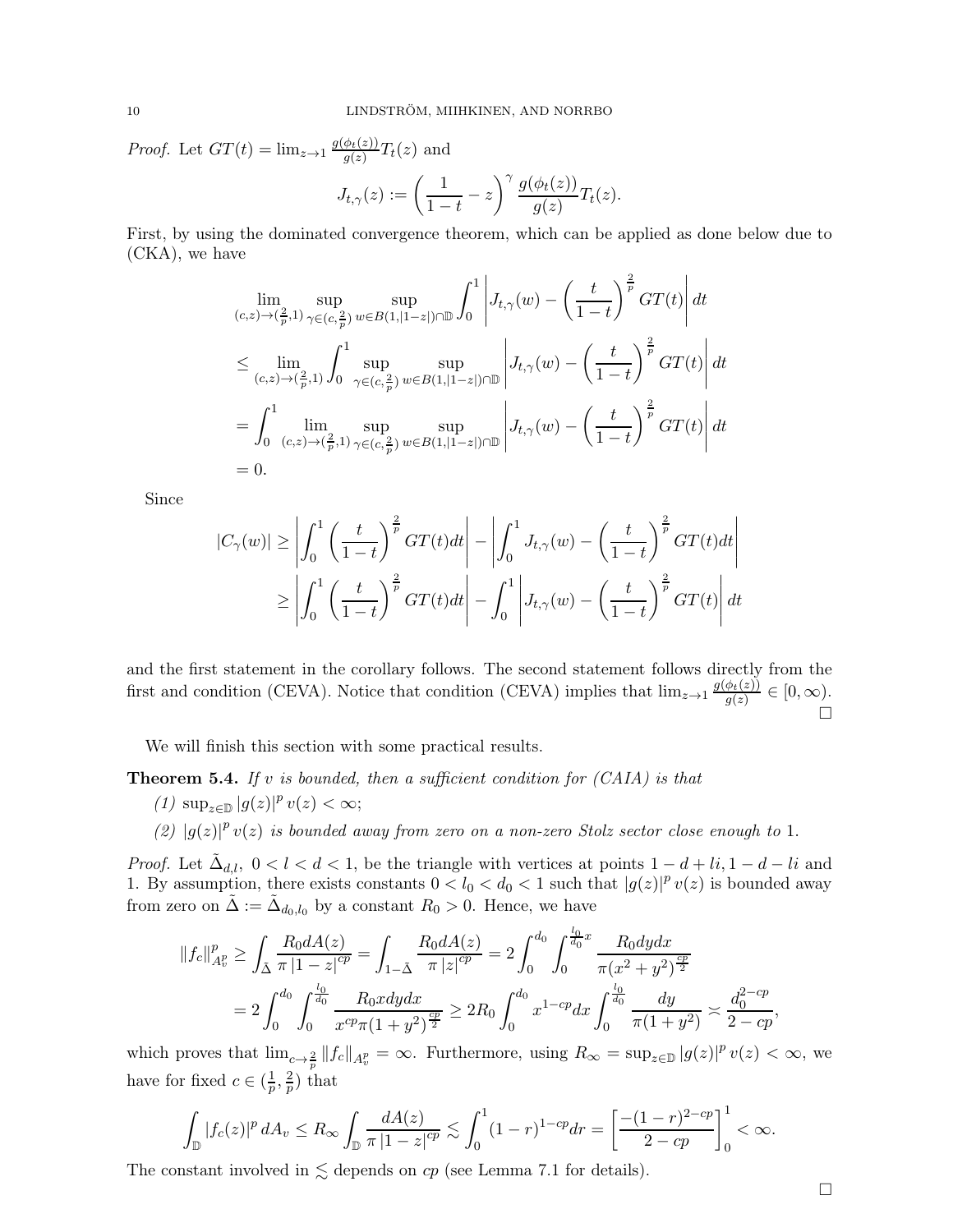<span id="page-10-6"></span>**Remark 5.5.** Considering the case when  $v(z) = g(|z|)^{-p}$  is real, v is non-increasing and  $\sup_{\theta \in (-\pi,\pi)} |T_t(re^{i\theta})| \leq M |T_t(r)|$  for some constant M, we can obtain a useful condition that is stronger than both [\(CUBA\)](#page-4-1) and [\(CKA\)](#page-7-1). Notice that

$$
\left(\frac{v(z)}{v(\phi_t(z))}\right)^{\frac{1}{p}} = \frac{g(|\phi_t(z)|)}{g(|z|)} \le \frac{g(\phi_t(|z|))}{g(|z|)}.
$$

from which it follows that

$$
\sup_{z \in \mathbb{D}} \frac{|T_t(z)| \, v(z)^{\frac{1}{p}}}{v(\phi_t(z))^{\frac{1}{p}}} \frac{t^{\frac{2}{p}} dt}{(1-t)^{\frac{2}{p}}} \le \sup_{r \in (0,1)} T_t(r) \frac{t^{\frac{2}{p}}}{(1-t)^{\frac{2}{p}} \, \rho \in (0,1)} \frac{g(\rho)}{g(\phi_t(\rho))}
$$

$$
\le \sup_{c \in (\Omega, \frac{2}{p})} \sup_{r \in (0,1)} T_t(r) \left(\frac{1}{1-t} - r\right)^c \sup_{\rho \in (0,1)} \frac{g(\rho)}{g(\phi_t(\rho))}.
$$

It is now easy to see that, if there exists  $\frac{1}{p} < \Omega < \frac{2}{p}$  such that

(5.2) 
$$
\int_0^1 \sup_{c \in (\Omega, \frac{2}{p})} \sup_{z \in \mathbb{D}} \left| (\frac{1}{1-t} - z)^c T_t(z) \right| \sup_{z \in \mathbb{D}} \left| \frac{g(\phi_t(z))}{g(z)} \right| dt < \infty,
$$

<span id="page-10-0"></span>then condition [\(CUBA\)](#page-4-1) holds. From [\(5.2\)](#page-10-1) it trivially follows that condition [\(CKA\)](#page-7-1) is satisfied without the three extra assumptions given in the beginning of this remark.

<span id="page-10-1"></span>6. A LOWER BOUND OF THE ESSENTIAL NORM OF  $I_K$  on  $H_u^{\infty}$ 

Consider the functions

$$
f_{c,n}(z) := z^n g(z) (1-z)^c, \ c \ge 0, n \in \mathbb{Z}_{\ge 1},
$$

where  $g \in \mathcal{H}(\mathbb{D})$  is assumed satisfy the conditions

<span id="page-10-3"></span>
$$
\sup_{z \in \mathbb{D}} |g(z)| u(z) \le 1
$$

and

<span id="page-10-5"></span>
$$
\text{(C1H+)} \qquad \qquad \limsup_{z \to e^{it}} |g(z)| \, v(z) = 0 \text{ unless } t = 0, \\
|g(r)| \, u(r) \to 1 \text{ as } r \to 1.
$$

To obtain the exact value of the essential norm, we have to assume that for every  $t \in (0,1)$ we have

<span id="page-10-4"></span>
$$
\text{(CEVH)} \qquad \qquad \lim_{r \to 1} \frac{g(\phi_t(r))}{g(r)} = \limsup_{z \to 1} \frac{u(z)}{u(\phi_t(z))} < \infty \text{ and } \lim_{z \to 1} T_t(z) \in [0, \infty).
$$

We also obtain a lower bound using a weaker assumption, that for all  $r, t \in (0, 1)$ 

<span id="page-10-2"></span>(CEVH-) 
$$
\frac{g(\phi_t(r))}{g(r)}T_t(r) \in [0,\infty).
$$

Define

$$
C_{c,n}(r) := \int_0^1 \left(\frac{1}{1-t} - r\right)^{-c} \left(\frac{\phi_t(r)}{r}\right)^n \frac{g(\phi_t(r))}{g(r)} T_t(r) dt, \quad c \ge 0, n \in \mathbb{Z}_{\ge 1}, r \in (\delta, 1)
$$

for some  $0 < \delta < 1$ . This function will form the foundation for the value of the essential norm. Moreover, since

$$
\lim_{r \to 1} \lim_{c \to 0} |f_{c,n}(r)| u(r) = 1,
$$

we have

$$
\sup_{0 < c < \frac{1}{n}} \sup_{r \in (1 - \gamma(n), 1)} |f_{c,n}(r)| u(r) \ge 1,
$$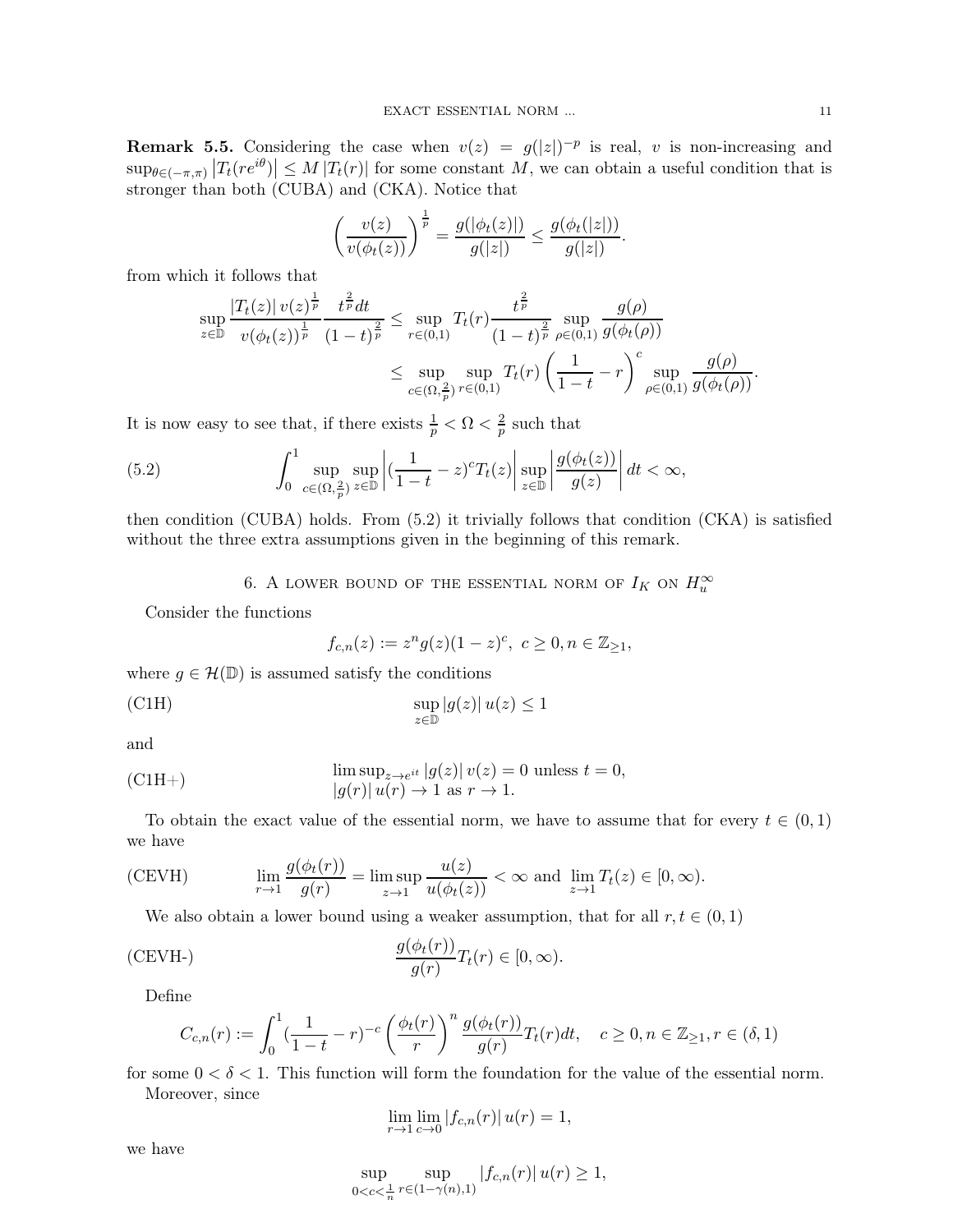where  $0 < \gamma(n) < 1 - \delta$  for all n. We can now, for every n, choose a constant  $c_n \in (0, \frac{1}{n})$  such that

(6.1) 
$$
\sup_{r \in (1-\gamma(n),1)} |f_{c_n,n}(r)| u(r) > 1 - \frac{1}{n}.
$$

Let  $f_n := \frac{f_{c_n,n}}{\|f_{c_n,n}\|}$  $\frac{f_{c_n,n}}{\|f_{c_n,n}\|_{H_u^{\infty}}}$ . Notice that for all n we have  $f_n \in H_u^0$  and  $f_n \to 0$  uniformly on compact subsets of  $\mathbb{D}$ , when  $n \to \infty$ .

<span id="page-11-1"></span>**Theorem 6.1.** Let  $(\gamma(n))_n \subset (0, 1 - \delta)$  be a sequence such that  $\lim_{n \to \infty} n\gamma(n) = 0$ . We have, for  $X = H_u^{\infty}$  or  $X = H_u^0$ ,

<span id="page-11-0"></span>
$$
||I_K||_{e,X\to H_u^{\infty}} \ge \liminf_{n\to\infty} \inf_{r\in(1-\gamma(n),1)} |C_{c_n,n}(r)|
$$

and if condition [\(CEVH-\)](#page-10-2) holds, we obtain

$$
||I_K||_{e,X \to H_u^{\infty}} \ge \int_0^1 \liminf_{r \to 1} \frac{g(\phi_t(r))}{g(r)} T_t(r) dt.
$$

Proof. We have

$$
\inf_{1-\gamma(n)< r< 1}\left(\frac{\phi_t(r)}{r}\right)^n \ge (\phi_t(1-\gamma(n)))^n \to 1
$$

as  $n \to \infty$ . Also,

$$
\inf_{1-\gamma(n)< r< 1} \left(\frac{\phi_t(r)}{r}\right)^n \le \frac{1}{(1-\gamma(n))^n} \to 1
$$

as  $n \to \infty$ , and hence, the second statement follows from the first by taking the infimum inside the integral followed by Fatou's lemma. For the first statement we have

$$
I_K(f_n)(r) = \int_0^1 f_n(\phi_t(r)) T_t(r) dt
$$
  
= 
$$
\frac{(1-r)^{c_n}}{\|f_{c_n,n}\|_{H^{\infty}_u}} \int_0^1 \phi_t(r)^n g(\phi_t(r)) \frac{(1-t)^{c_n}}{((t-1)r+1)^{c_n}} T_t(r) dt
$$
  
= 
$$
f_n(r) \frac{1}{r^n g(r)} \int_0^1 \phi_t(r)^n g(\phi_t(r)) (\frac{1}{1-t} - r)^{-c_n} T_t(r) dt
$$
  
= 
$$
f_n(r) C_{c_n,n}(r).
$$

Observe that the first equality does not require  $\int_0^1 \|\delta_s\|_{X^*} ds < \infty$ , because the integration path  $[0, 1)$  is mapped onto  $[0, 1)$ . Now, it follows from condition  $(C1H)$  and  $(6.1)$  that

$$
||I_K f_n||_{H^\infty_u} \ge \sup_{r \in (1 - \gamma(n), 1)} |f_n(r)C_{c_n, n}(r)| u(r) \ge \sup_{r \in (1 - \gamma(n), 1)} |f_n(r)| u(r) \inf_{r' \in (1 - \gamma(n), 1)} |C_{c_n, n}(r')|
$$
  

$$
\ge \frac{1}{||f_{c_n, n}||_{H^\infty_u}} \left(1 - \frac{1}{n}\right) \inf_{r' \in (1 - \gamma(n), 1)} |C_{c_n, n}(r')| \ge \frac{1}{2^{c_n}} \left(1 - \frac{1}{n}\right) \inf_{r' \in (1 - \gamma(n), 1)} |C_{c_n, n}(r')|
$$

so that

$$
\liminf_{n\to\infty} ||I_K f_n||_{H^{\infty}_u} \geq \liminf_{n\to\infty} \inf_{r' \in (1-\gamma(n),1)} |C_{c_n,n}(r')|.
$$

Since  $(f_n)_n \subset H_u^0$  is a bounded sequence that converges to zero uniformly on compact subsets of  $\mathbb{D}$ , a standard argument yields that  $f_n \to 0$  weakly in  $H_u^0$  (see [\[20\]](#page-22-15)). Therefore, for every compact operator  $L \in \mathcal{L}(H_u^0)$  we have  $||Lf_n||_{H_u^{\infty}} \to 0$  as  $n \to \infty$ , which gives the statement for  $X = H_u^0$ . Moreover, continuity of the inclusion map  $H_u^0 \hookrightarrow H_u^{\infty}$  implies that  $f_n \to 0$  weakly in  $H_u^{\infty}$  and this completes the proof.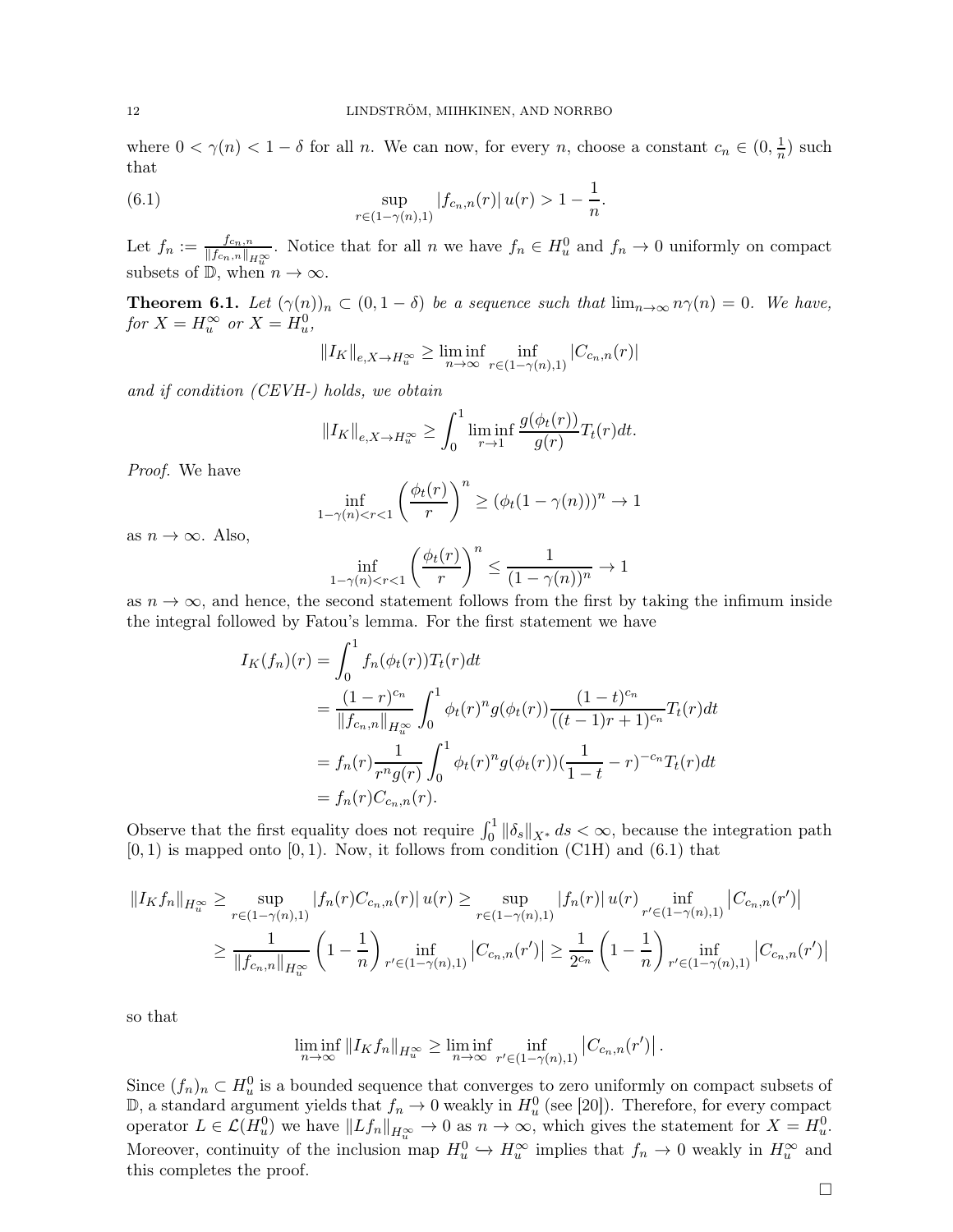<span id="page-12-4"></span>**Corollary 6.2.** If condition [\(CEVH\)](#page-10-4) holds, then we have for  $X = H_w^{\infty}$  or  $X = H_v^0$ ,

$$
||I_K||_{e,X \to H_u^{\infty}} = \int_0^1 \limsup_{z \to 1} \frac{u(z)}{u(\phi_t(z))} T_t(z) dt.
$$

Proof. The upper bound for the essential norm given in Theorem [4.2](#page-5-0) can now be written as

$$
\int_0^1 \limsup_{z \to 1} \frac{u(z)}{u(\phi_t(z))} \lim_{w \to 1} T_t(w) dt
$$

using the second part of condition [\(CEVH\)](#page-10-4). The corollary now follows immediately from the first part of condition [\(CEVH\)](#page-10-4) and the second statement in Theorem [6.1.](#page-11-1)

 $\Box$ 

,

### 7. Examples

<span id="page-12-0"></span>In this section we consider the standard weights,  $v(z) = M_\alpha (1 - |z|^2)^\alpha$ ,  $\alpha > -1$ , where  $M_\alpha$  is a normalization constant. Many results will, however, demand  $\alpha \geq 0$  or  $\alpha \in (0,1)$ . The constant  $M_{\alpha}$  is irrelevant for the quotient  $\frac{v(z)}{v(\phi_t(z))}$ , so we will use  $M_{\alpha} = 1$  in the calculations done below, although the more correct way would be to add the factor  $\frac{1}{M_{\alpha}}$  to the function  $g^{p_0}$  defined below.

Let  $\alpha \geq 0$  and  $g(z) = (2(1-z))^{-\frac{\alpha}{p_0}}$   $(p_0 = 1$  for  $H_\alpha^{\infty}$  and  $p_0 = p$  for  $A_\alpha^p$ . Clearly, g is real valued on [0, 1). Using the Julia-Carathéodory theorem, we obtain

<span id="page-12-3"></span>(7.1) 
$$
\limsup_{z \to 1} \frac{v(z)}{v(\phi_t(z))} = \limsup_{z \to 1} \left( \frac{1 - |z|^2}{1 - |\phi_t(z)|^2} \right)^{\alpha} = \phi'_t(1)^{-\alpha}
$$

$$
= \lim_{z \to 1} \left( \frac{2(1 - z)}{2(1 - \phi_t(z))} \right)^{\alpha} = \lim_{z \to 1} \left( \frac{g(\phi_t(z))}{g(z)} \right)^{p_0}
$$

which indeed shows that the first part of condition [\(CEVA\)](#page-7-0) and [\(CEVH\)](#page-10-4) are satisfied for this particular pair of functions  $(v, g)$ . Let  $\Omega := \frac{1}{2} \left( \frac{\max\{1-\alpha, 1\}}{p} + \frac{2}{p} \right)$  and notice that  $\Omega + \frac{\alpha}{p} \in \left( \frac{3+\alpha}{2p} \right)$  $\frac{+\alpha}{2p}, \frac{2+\alpha}{p}) \subset$  $\left(\frac{1}{p}, \frac{2+\alpha}{p}\right)$  when  $\alpha > -1$ .

<span id="page-12-1"></span>Lemma 7.1. Let  $-1 < \alpha < p-2$ . The function

$$
f_c: z \mapsto \frac{g(z)}{(1-z)^c} = \frac{2^{-\frac{\alpha}{p}}}{(1-z)^{c+\frac{\alpha}{p}}}, \ c \in \left(\Omega, \frac{2}{p}\right)
$$

satisfies condition [\(CAIA\)](#page-6-1).

*Proof.* For  $1 < Q_L < Q_U < \infty$ , we will show that

(7.2) 
$$
\int_0^{2\pi} \frac{d\theta}{|1 - re^{i\theta}|^q} \asymp \frac{1}{(1 - r)^{q - 1}}, \ q \in [Q_L, Q_U],
$$

where the constants involved in  $\approx$  will depend on  $Q_L$  and  $Q_U$ , but not on q. By putting  $Q_L = \frac{3+\alpha}{2}$ 2 and  $Q_U = 2 + \alpha$  so that  $cp + \alpha \in [Q_L, Q_U]$ , we have

<span id="page-12-2"></span>
$$
\int_{\mathbb{D}} \left| \frac{2^{-\frac{\alpha}{p}}}{(1-z)^{c+\frac{\alpha}{p}}} \right|^p dA_{\alpha}(z) \asymp \int_0^1 \frac{(1-r^2)^{\alpha} 2r dr}{(1-r^2)^{cp+\alpha-1}} = \frac{1}{2-cp},
$$

where the constants in  $\leq$  are dependent only on  $\alpha$ . This proves the two remaining parts of the [\(CAIA\)](#page-6-1) condition. Let us finish the proof by showing that [\(7.2\)](#page-12-2) holds. To this end, let  $\tan \frac{\theta}{2} = t$ , which yields  $\cos \theta = \frac{1-t^2}{1+t^2}$  $\frac{1-t^2}{1+t^2}$  and let  $R = \frac{r^2+1}{2r}$  $\frac{2+1}{2r}$ . With these notations we have

$$
\int_0^{2\pi} \frac{1}{|1 - re^{i\theta}|^q} d\theta = \int_0^{2\pi} \frac{1}{(1 + r^2 - 2r\cos\theta)^{\frac{q}{2}}} d\theta = \frac{2}{(2r)^{\frac{q}{2}}} \int_0^{\pi} \frac{1}{(R - \cos\theta)^{\frac{q}{2}}} d\theta
$$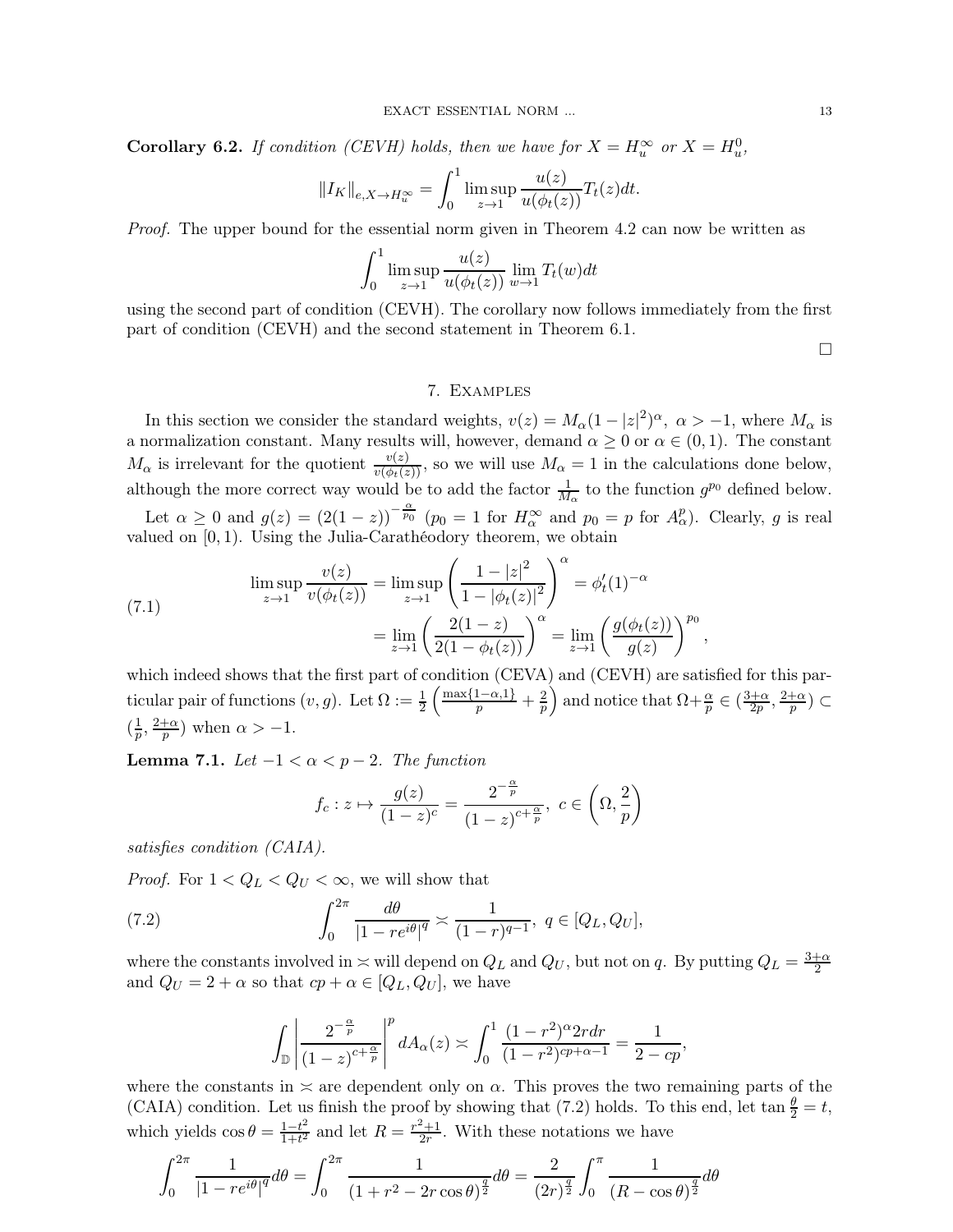$$
= \frac{2}{(2r)^{\frac{q}{2}}} \int_0^\infty \frac{1}{\left(R - \frac{1 - t^2}{1 + t^2}\right)^{\frac{q}{2}}} \frac{2dt}{1 + t^2} = \frac{4}{(2r)^{\frac{q}{2}}} \int_0^\infty \frac{(1 + t^2)^{\frac{q}{2} - 1} dt}{(t^2 (R + 1) + R - 1)^{\frac{q}{2}}}
$$
  
\n
$$
= \frac{4}{(2r(R - 1))^{\frac{q}{2}}} \int_0^\infty \frac{(1 + t^2)^{\frac{q}{2} - 1} dt}{\left(t^2 \frac{R + 1}{R - 1} + 1\right)^{\frac{q}{2}}}
$$
  
\n
$$
= \frac{4}{(2r(R - 1))^{\frac{q}{2}}} \sqrt{\frac{R - 1}{R + 1}} \int_0^\infty \frac{(1 + \frac{R - 1}{R + 1} t^2)^{\frac{q}{2} - 1} dt}{(t^2 + 1)^{\frac{q}{2}}}
$$
  
\n
$$
= \frac{4}{(1 - r)^{q - 1} (1 + r)} \int_0^\infty \frac{\left(1 + \left(\frac{1 - r}{1 + r} t\right)^2\right)^{\frac{q}{2} - 1} dt}{(t^2 + 1)^{\frac{q}{2}}} dt
$$

Moreover,

$$
\int_0^\infty \frac{dt}{(t^2+1)^{\frac{q}{2}}} = \frac{1}{2} \int_0^1 x^{\frac{q-3}{2}} (1-x)^{-\frac{1}{2}} dx = \frac{1}{2} \beta \left( \frac{q-1}{2}, \frac{1}{2} \right),
$$

where  $(t^2 + 1)^{-1} = x$  so that  $t = \sqrt{\frac{1}{x} - 1}$  and  $dt = -\sqrt{\frac{x}{1-x}}$  $\frac{dx}{2x^2}$ . Since  $\int^{\infty}$ 0  $\left(1+\left(\frac{1-r}{1+r}\right)\right)$  $\frac{1-r}{1+r}t\bigg)^2\bigg)^{\frac{q}{2}-1}$ dt  $(t^2+1)^{\frac{q}{2}}$ 2

is monotone with respect to  $r \in [0, 1]$ , we obtain the inequalities

$$
m_q:=\min\left\{\frac{1}{2}\beta(\frac{q-1}{2},\frac{1}{2}),\frac{\pi}{2}\right\}\leq\int_0^\infty\frac{\big(1+\Big(\frac{r-1}{r+1}t\Big)^2\big)^{\frac{q}{2}-1}dt}{(t^2+1)^{\frac{q}{2}}}\leq\max\left\{\frac{1}{2}\beta(\frac{q-1}{2},\frac{1}{2}),\frac{\pi}{2}\right\}=:M_q,
$$

from which it follows that

$$
2m_{Q_U} \le \int_0^{2\pi} \frac{(1-r)^{q-1}}{|1-re^{i\theta}|^q} d\theta \le 4M_{Q_L}.
$$

**Remark 7.2.** In case  $\alpha \geq 0$  one could show that the functions v and g satisfy the conditions given in Theorem [5.4](#page-9-0) and hence, deduce that condition [\(CAIA\)](#page-6-1) holds.

Given the following lemma, which is almost trivial, we have proved that all conditions not involving  $I_K$  are satisfied for the standard weights  $v(z) = (1 - |z|^2)^\alpha$ , where  $0 \le \alpha < p - 2$  for  $A_{\alpha}^{p}$  and  $0 < \alpha < 1$  for  $H_{\alpha}^{\infty}$ . Note that the only condition that does not allow  $-1 < \alpha < 0$  in the Bergman case is [\(CEVA\)](#page-7-0).

**Lemma 7.3.** Let  $v(z) = (1 - |z|^2)^\alpha$  and  $g(z) = (2(1 - z))^{-\alpha}, \alpha \ge 0$ . Then conditions [\(C1H\)](#page-10-3) and  $(C1H+)$  are satisfied.

All that remains to show is that the kernel function  $K$  satisfies the demands given in the Preliminaries (Section [2\)](#page-1-0), Section [4](#page-4-0) and conditions [\(CKA\)](#page-7-1) and [\(CEVA\)](#page-7-0) regarding Bergman spaces and [\(CEVH\)](#page-10-4) regarding weighted Banach spaces of analytic functions. Notice that conditions [\(CEVA\)](#page-7-0) and [\(CEVH\)](#page-10-4) are identical regarding the kernel function part. In the next example, we will consider the Hilbert matrix operator  $\mathcal{H}$  on  $A_{\alpha}^p$ ,  $-1 < \alpha < p-2$ , and on  $H_{\alpha}^{\infty}$ ,  $0 < \alpha < 1$ .

**Example 7.4.** Let us consider the Hilbert matrix operator with the kernel  $K(z, x) = \frac{1}{1-zx}$ . The demands given in Section [2](#page-1-0) are clearly satisfied, i.e. K is analytic on  $\mathbb{D} \times \mathbb{D}$ ,  $K(z, \cdot) \in H^{\infty}$  and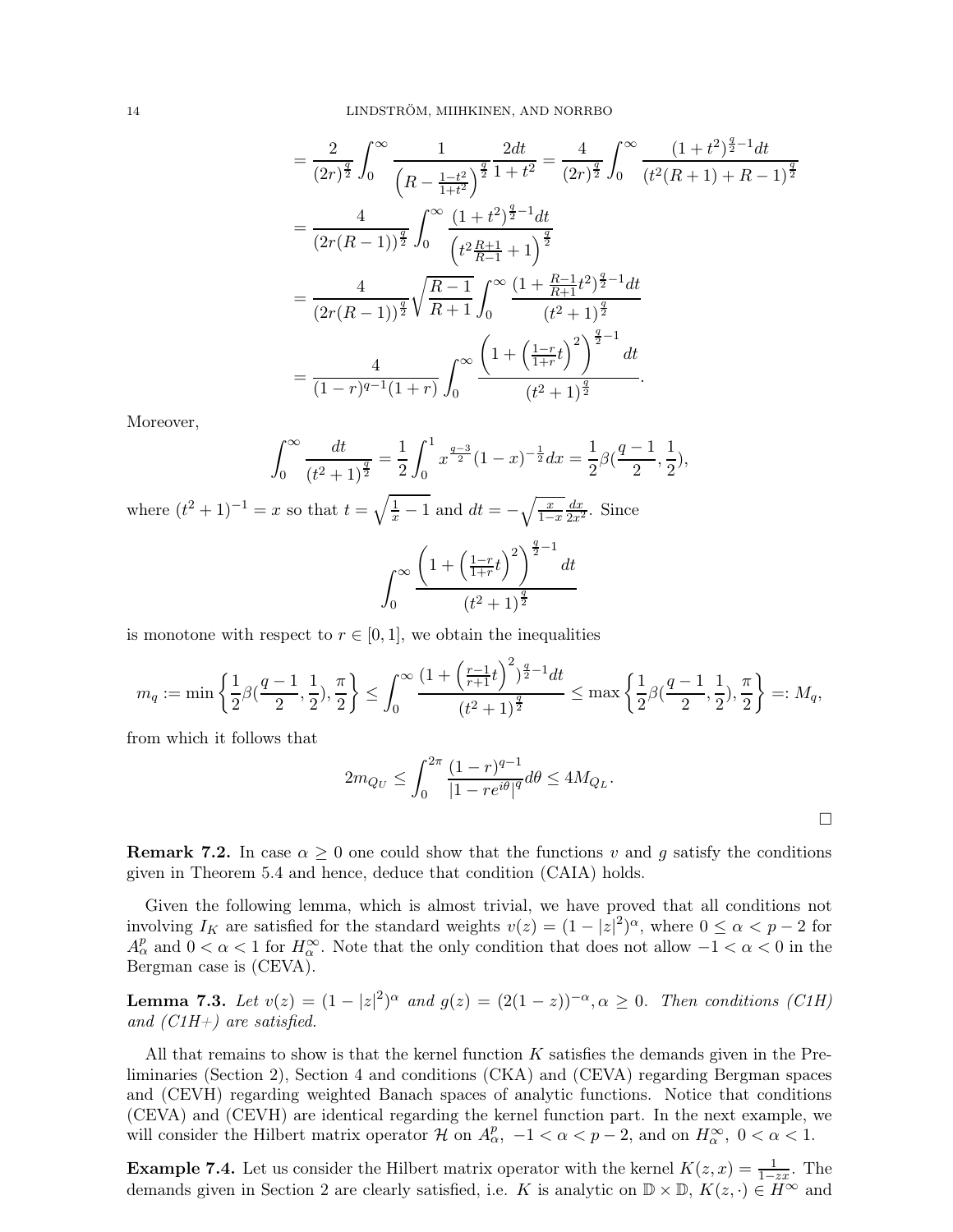$I_K: X \to X$  is a bounded operator whenever  $X = A_{\alpha}^p, \alpha > -1, p > 2+\alpha$  or  $X = H_{\alpha}^{\infty}, 0 < \alpha < 1$ . We have

$$
\lim_{z \to 1} T_t(z) = \lim_{z \to 1} x'_z(t) K(z, x_z(t)) = \lim_{z \to 1} \left( \frac{1-z}{(tz+1-z)^2} \frac{tz+1-z}{1-z} \right) = \frac{1}{t},
$$

which combined with [\(7.1\)](#page-12-3) proves the conditions [\(CEVA\)](#page-7-0) and [\(CEVH\)](#page-10-4). It is clear that  $A_0^p \,\subset A_\alpha^p$ for  $\alpha \geq 0$  and using the evaluation functionals it can be seen that  $H_{\alpha'}^{\infty} \subset A_0^p$  $_p^p$ , when  $\alpha' < \frac{1}{p}$ . Therefore, condition [\(CUB2A\)](#page-4-2) for  $\alpha \geq 0$ ,  $p > 2+\alpha$  follows from condition [\(CUB2H\)](#page-4-4),  $0 < \alpha' < 1$ , since we can for every  $1 < p < \infty$  choose  $0 < \alpha' < 1$  such that  $\alpha' < \frac{1}{p}$  holds. Let us prove [\(CUB2H\)](#page-4-4),  $0 < \alpha < 1$ . Using  $T_t(z) = w_t(z) = \frac{1}{1 - (1 - t)z}$ , we have

$$
\left\|T_{t}\chi_{\phi_{t}^{-1}(D_{\leq R,t})}\right\|_{L^{\infty}_{\alpha}} = \sup_{z \in \phi_{t}^{-1}(D_{\leq R,t})} |w_{t}(z)| (1 - |z|^{2})^{\alpha} \leq \sup_{z \in \mathbb{D}} |w_{t}(z)| (1 - |z|^{2})^{\alpha}
$$
  

$$
\leq 2^{\alpha} \sup_{z \in \mathbb{D}} w_{t}(|z|)(1 - |z|)^{\alpha} = 2^{\alpha} \sup_{x \in [0,1)} \frac{(1 - x)^{\alpha}}{1 - (1 - t)x}.
$$

If  $t < 1 - \alpha$  the supremum is attained at

$$
x = \frac{(1 - t - \alpha)}{(1 - \alpha)(1 - t)},
$$

while it otherwise is attained at 0. Moreover,  $x = 0$  gives us 1 as the supremum and  $x = \frac{(1-t-\alpha)}{(1-\alpha)(1-t)}$  $(1-\alpha)(1-t)$ gives the value

$$
\frac{\left(\frac{(1-\alpha)(1-t)-(1-t-\alpha)}{(1-\alpha)(1-t)}\right)^{\alpha}}{\left(\frac{(1-\alpha)(1-t)-(1-t)(1-t-\alpha)}{(1-\alpha)(1-t)}\right)} = (1-\alpha)^{1-\alpha}(1-t)^{1-\alpha}\frac{(t\alpha)^{\alpha}}{t(1-t)} = (1-\alpha)^{1-\alpha}\alpha^{\alpha}\frac{t^{\alpha-1}}{(1-t)^{\alpha}}.
$$

Combining these results we obtain

$$
\left\|T_t\chi_{\phi_t^{-1}(D_{\leq R,t})}\right\|_{L^{\infty}_{\alpha}} \leq 2^{\alpha} \max\left\{1, (1-\alpha)^{1-\alpha} \alpha^{\alpha} \frac{t^{\alpha-1}}{(1-t)^{\alpha}}\right\}
$$

from which it immediately follows that [\(CUB2H\)](#page-4-4) holds.

Next, we prove that the conditions [\(CKA\)](#page-7-1) and [\(CUBA\)](#page-4-1) hold, where we have added the restriction  $\alpha \geq 0$  to be able to prove that [\(CUBA\)](#page-4-1) holds (see Remark [4.1\)](#page-4-3). After that, we finally prove that condition [\(CUBH\)](#page-4-5) holds. Recall that  $\Omega = \frac{1}{2} \left( \frac{\max\{1-\alpha,1\}}{p} + \frac{2}{p} \right)$  $\binom{2}{p}$ . Notice that  $g(|z|)^{-p} \asymp v(z)$  and  $T_t(z) \leq T_t(|z|)$ . Since

$$
\int_{0}^{1} \sup_{c \in (\Omega, \frac{2}{p})} \sup_{z \in \mathbb{D}} \left| (\frac{1}{1-t} - z)^{c} T_{t}(z) \right| \sup_{w \in \mathbb{D}} \left| \frac{g(\phi_{t}(w))}{g(w)} \right| dt = \int_{0}^{1} \sup_{c \in (\Omega, \frac{2}{p})} \sup_{z \in \mathbb{D}} \frac{\left| 1 - (1-t)z \right|^{c-1}}{(1-t)^{c}} \sup_{w \in \mathbb{D}} \left| \frac{1-w}{1-\phi_{t}(w)} \right|^{\frac{\alpha}{p}} dt
$$
  
\n
$$
\leq \int_{0}^{1} \sup_{z \in \mathbb{D}} \frac{\left| 1 - (1-t)z \right|^{2-1}}{(1-t)^{\frac{\alpha}{p}}} \sup_{w \in \mathbb{D}} \left| \frac{(1 - (1-t)w)}{(1-t)} \right|^{\frac{\alpha}{p}} dt
$$
  
\n
$$
\leq \int_{0}^{1} \sup_{z \in \mathbb{D}} \frac{\left| 1 - (1-t)z \right|^{2-1}}{(1-t)^{\frac{2}{p}}} \max \{ t^{\frac{\alpha}{p}}, (2-t)^{\frac{\alpha}{p}} \} dt
$$
  
\n
$$
\leq \int_{0}^{1} \frac{\max \{ t^{\frac{1+\alpha}{p}-1}, t^{\frac{1}{p}-1} (2-t)^{\frac{\alpha}{p}} \}}{(1-t)^{\frac{2+\alpha}{p}}} dt < \infty,
$$

it follows from Remark [5.5](#page-10-6) that [\(CKA\)](#page-7-1) and [\(CUBA\)](#page-4-1) are satisfied. To prove that [\(CUBH\)](#page-4-5) hold, we notice that  $u$  is decreasing, and hence,

$$
\frac{u(z)}{u(\phi_t(z))} \leq \frac{u(z)}{u(\phi_t(|z|))} \asymp \left(\frac{1-|z|}{1-\frac{t}{1-(1-t)|z|}}\right)^{\alpha} = \left(\frac{1-(1-t)|z|}{1-t}\right)^{\alpha}.
$$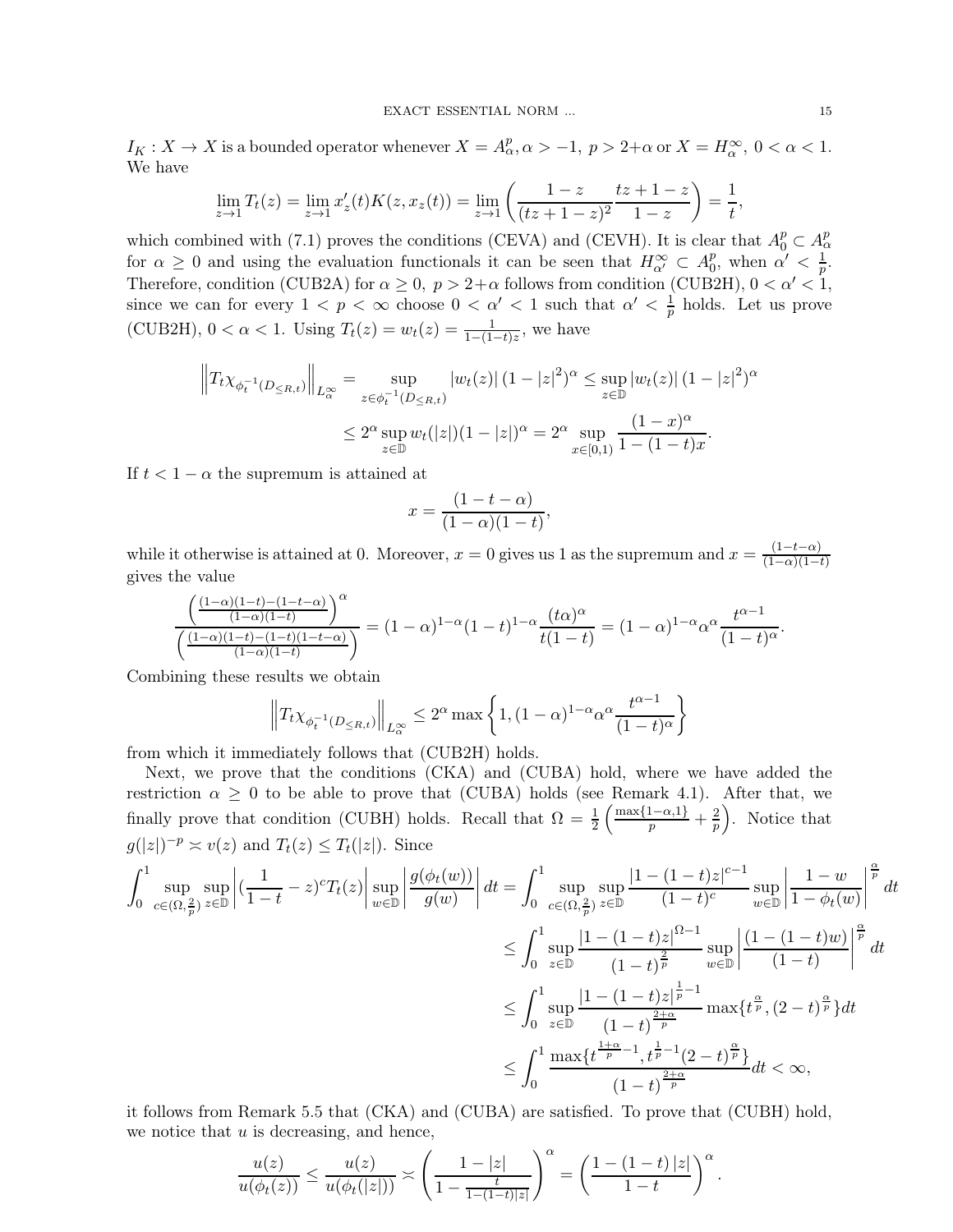Since  $|T_t(z)| \leq T_t(|z|) \leq T_t(1) = \frac{1}{t}$  and  $\phi_t^{-1}(D_{>R_0,t}) \subset \mathbb{D}$  for all  $0 < R < 1$ , it follows that  $\int_1^1$ 0 sup  $z{\in}B(\overline{1,\epsilon}){\cap}\mathbb{D}$  $\frac{|T_t(z)|}{u(\phi_t(z))}dt \leq$  $\int_0^1$  $\boldsymbol{0}$ sup z∈D  $((t-1)|z|+1)^{\alpha}$  $\frac{1}{(t(1-t))^{\alpha}}dt$ ≤  $\int_1^1$  $\boldsymbol{0}$ 1  $\frac{1}{(t(1-t))^{\alpha}}dt$ 

is finite when  $0 < \alpha < 1$ .

It now follows from Corollaries [5.3](#page-8-0) and [6.2](#page-12-4) for the spaces  $A_{\alpha}^p$ ,  $0 \le \alpha < p-2$ , and  $H_{\alpha}^{\infty}$ ,  $0 <$  $\alpha$  < 1, respectively, that the lower bounds for the essential norms are the same as the upper bounds and the values are

$$
\|\mathcal{H}\|_{e,A^p_\alpha \to A^p_\alpha} = \int_0^1 \left(\frac{t}{1-t}\right)^{\frac{2}{p}} \frac{\phi_t'(1)^{-\frac{\alpha}{p}}}{t} dt = \int_0^1 \frac{t^{\frac{2+\alpha}{p}-1}}{(1-t)^{\frac{2+\alpha}{p}}} dt = \frac{\pi}{\sin\frac{(2+\alpha)\pi}{p}}
$$

and

$$
\|\mathcal{H}\|_{e, H_{\alpha}^{\infty} \to H_{\alpha}^{\infty}} = \int_{0}^{1} \frac{\phi_t'(1)^{-\alpha}}{t} dt = \int_{0}^{1} \frac{t^{\alpha-1}}{(1-t)^{\alpha}} dt = \frac{\pi}{\sin(\alpha \pi)}.
$$

Notice that  $\mathcal{H}(H_\alpha^0) \subset H_\alpha^0$  by [\[1,](#page-22-9) Theorem 2.1 (iii)], which gives the result

$$
\|\mathcal{H}\|_{e,H^0_\alpha\to H^0_\alpha}=\frac{\pi}{\sin(\alpha\pi)}.
$$

We have also obtained the partial result for  $\alpha \in (-1,0), p > 2 + \alpha$ 

$$
\|\mathcal{H}\|_{e,A^p_\alpha\to A^p_\alpha}\geq \frac{\pi}{\sin\frac{(2+\alpha)\pi}{p}}.
$$

It can be shown that the expression for the upper bound given in Section [4](#page-4-0) is infinite when  $\alpha \in (-1,0), \ p > 2 + \alpha.$  On the other hand, if we switch  $\limsup_{z\to 1} \frac{v(z)}{v(\phi_t(z))}$  with the radial limit  $\lim_{r\to 1} \frac{v(r)}{v(\phi_t(r))}$ , we would attain  $\frac{\pi}{\sin\frac{(2+\alpha)\pi}{p}}$  as an upper bound. However,  $\lim_{r\to 1} \frac{v(r)}{v(\phi_t(r))}$  =  $\liminf_{z\to 1} \frac{v(z)}{v(\phi_t(z))}$ . The same lower bound (for the norm) was already found by Karapetrović in [\[16\]](#page-22-2) using the same function g except for the factor  $2^{-\frac{\alpha}{p}}$ . The calculations are, however, quite different, since for the specific kernel function  $\frac{1}{1-zx}$  one can make use of hypergeometric functions as done in [\[16\]](#page-22-2).

**Example 7.5.** Let  $1 < p < \infty$ . The functions  $f_c \in H^p$  given by  $f_c(z) = \left(\frac{1}{(1-z)^2}\right)^{1/2}$  $\frac{1}{(1-z)^c}\bigg) / \bigg\|$ 1  $\frac{1}{(1-z)^c}$   $\Big\|_{H^p}$ ,  $c$  < 1  $\frac{1}{p}$  converge weakly to 0 as  $c \to \frac{1}{p}$  and satisfy

$$
\|\mathcal{H}(f_c)\|_{H^p} \to \frac{\pi}{\sin\frac{\pi}{p}} = \|\mathcal{H}\|_{H^p \to H^p} \text{ as } c \to \frac{1}{p}.
$$

The exact value of norm of H on  $H^p$  for  $1 < p < \infty$  was established by Dostanić, Jevtić and Vukotić in [\[9\]](#page-22-0). This implies

$$
\left\Vert \mathcal{H}\right\Vert _{e,H^{p}\rightarrow H^{p}}=\left\Vert \mathcal{H}\right\Vert _{H^{p}\rightarrow H^{p}}=\frac{\pi}{\sin\frac{\pi}{p}}.
$$

### 8. Essential norm of a class of weighted composition operators

<span id="page-15-0"></span>We begin this section with some properties regarding the weighted composition operator acting on  $A_v^p$ ,  $H_v^{\infty}$  and  $H^p$ . The main result in this section is Theorem [8.4,](#page-18-0) which we use in Section [9](#page-19-0) to obtain some interesting identities. Furthermore, we assume that  $1 \leq p < \infty$ , except when stated otherwise.

In the spirit of [\[13,](#page-22-18) Theorem 1] we have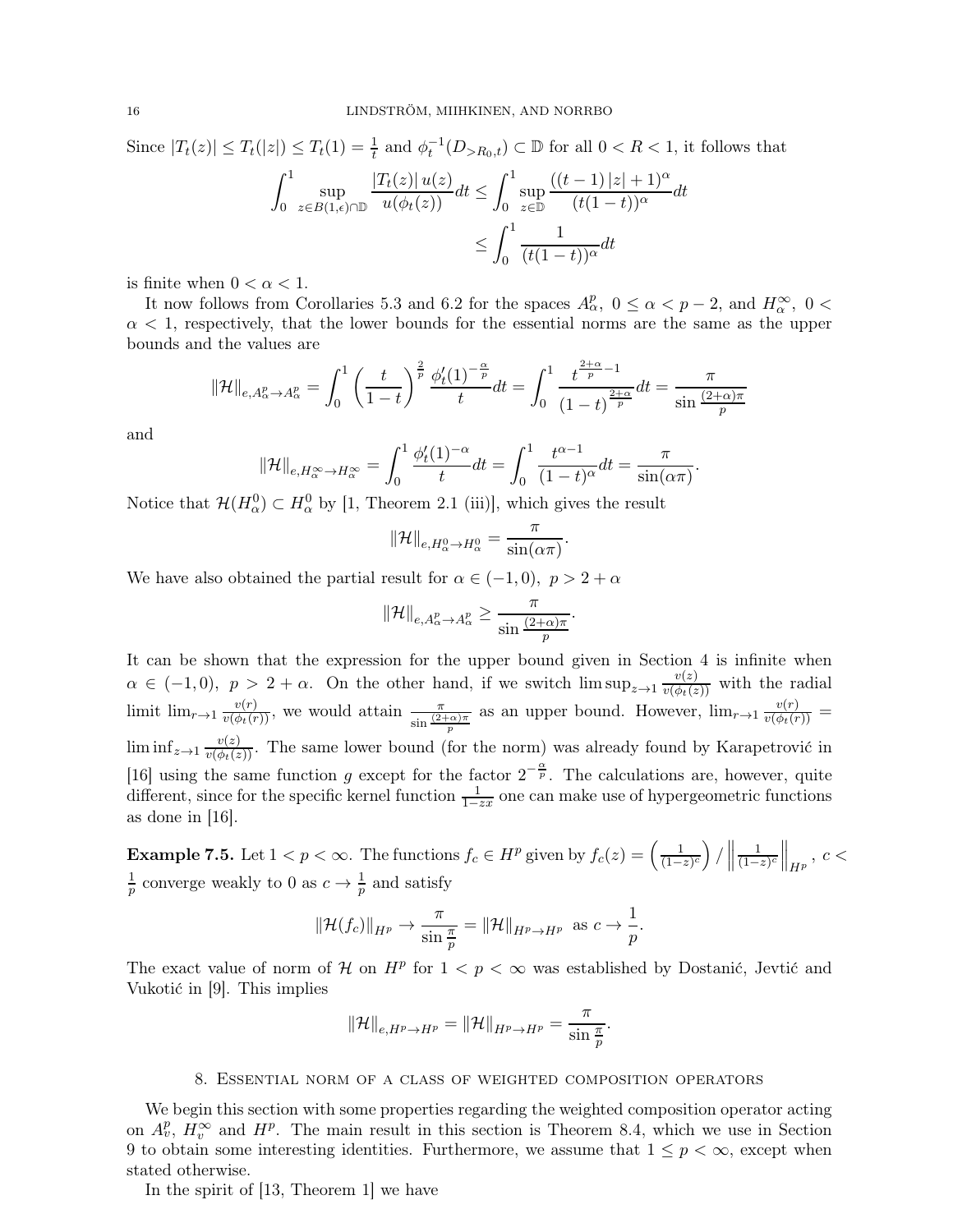<span id="page-16-1"></span>**Theorem 8.1.** Assume that  $\phi$  is an analytic self-map of  $\mathbb{D}$  such that  $\limsup_{z\to w} |\phi(z)| = 1$ implies  $w \in \{a_j \in \partial \mathbb{D}, j = 1, 2, ..., k\}$ . Assume furthermore that  $\psi \in H^\infty$  is continuous on  $\mathbb{D} \cup \left( \overline{\mathbb{D}} \cap \bigcup_{j=1}^k B(a_j,\rho) \right)$  for some  $\rho > 0$  and that  $\psi(a_j) = 0$  for  $j = 1,2,\ldots,k.$ 

If  $X = A_v^p$ ,  $X = H^p$  or  $X = H_v^{\infty}$  and  $\psi C_{\phi}: X \to X$  is a bounded weighted composition operator, then  $\psi C_{\phi}$  is compact.

Proof. Let

(8.1) 
$$
R := \sup_{z \in \mathbb{D} \setminus (\bigcup_{j=1}^k B(a_j,\rho))} |\phi(z)|.
$$

Since  $\limsup_{z\to w} |\phi(z)| = 1$  implies  $w \in \{a_j \in \partial \mathbb{D}, j = 1, 2, ..., k\}$  we have  $R < 1$ . We may assume that  $\psi \neq 0$  since the null operator is trivially compact.

Let  $(f_n)_n \subset X$  be a bounded sequence such that  $f_n \to 0$  uniformly on compact subsets of  $\mathbb D$ as  $n \to \infty$ . Let  $\epsilon > 0$  and choose N such that for  $n > N$  it holds that

<span id="page-16-0"></span>
$$
\sup_{z \in \overline{B(0,R)}} |f_n(z)| \le \frac{\epsilon}{4\pi \|\psi\|_{\infty}}.
$$

If  $\|\psi C_{\phi}(f_n)\|_X \to 0$  as  $n \to \infty$ , then  $\psi C_{\phi}$  is compact by [\[5,](#page-22-19) Lemma 3.3]. Let  $M = \|C_{\phi}\|_{X\to X} \sup_n \|f_n\|_X$ . Since  $\psi$  is zero on  $\{a_j : j = 1, 2, \ldots, k\}$  and continuous on

$$
\mathbb{D} \cup (\overline{\mathbb{D}} \cap \bigcup_{j=1}^k B(a_j,\rho)),
$$

there exists  $\rho_0 > 0$  such that  $|\psi(z)| < \frac{\epsilon}{2M}$  when  $z \in U_0 := \mathbb{D} \cap \bigcup_{j=1}^k B(a_j, \rho_0)$ . Let  $U_c = \mathbb{D} \setminus U_0$ . We have

$$
\phi(r\mathbb{D}\setminus U_0)\subset \phi(U_c)\subset \overline{B(0,R)}\subset \mathbb{D},\ r\in (0,1),
$$

where  $R$  is given in  $(8.1)$ .

Assume first that  $X = H^p$ . Then

$$
2\pi \|\psi C_{\phi}(f_n)\|_{H^p}^p = \sup_{r<1} \int_0^{2\pi} |\psi C_{\phi}(f_n)(re^{it})|^p |dt| = \sup_{r<1} \int_{r\partial\mathbb{D}} |\psi C_{\phi}(f_n)(z)|^p \frac{|dz|}{r}.
$$

Therefore, assuming  $n > N$  we have

$$
\int_{r\partial\mathbb{D}} |\psi C_{\phi}(f_n)(z)|^p |dz| = \int_{r\partial\mathbb{D}\cap U_0} |\psi(z)C_{\phi}(f_n)(z)|^p |dz| + \int_{r\partial\mathbb{D}\cap U_c} |\psi(z)C_{\phi}(f_n)(z)|^p |dz|
$$
\n
$$
\leq \left(\frac{\epsilon}{2M}\right)^p \int_{r\partial\mathbb{D}} |C_{\phi}(f_n)(z)|^p |dz| + ||\psi||_{\infty}^p \int_{r\partial\mathbb{D}\cap U_c} |(f_n \circ \phi)(z)|^p |dz|
$$
\n
$$
\leq \left(\frac{\epsilon}{2M}\right)^p 2\pi r ||C_{\phi}(f_n)||_{H^p}^p + ||\psi||_{\infty}^p \sup_{z \in U_c} |(f_n \circ \phi)(z)|^p \int_{r\partial\mathbb{D}\cap U_c} |dz|
$$
\n
$$
\leq \left(\frac{\epsilon}{2}\right)^p 2\pi r + ||\psi||_{\infty}^p 2\pi r \sup_{z \in \overline{B(0,R)}} |f_n(z)|^p < 2\pi r \epsilon^p
$$

and the result follows. Assume now that  $X = A_v^p$ . Again for  $n > N$ , we have

$$
\int_{\mathbb{D}} |\psi C_{\phi}(f_n)(z)|^p dA_v(z) = \int_{U_0} |\psi C_{\phi}(f_n)(z)|^p dA_v(z) + \int_{U_c} |\psi C_{\phi}(f_n)(z)|^p dA_v(z)
$$
\n
$$
\leq \left(\frac{\epsilon}{2M}\right)^p \int_{\mathbb{D}} |C_{\phi}(f_n)(z)|^p dA_v(z) + ||\psi||_{\infty}^p \int_{U_c} |(f_n \circ \phi)(z)|^p dA_v(z)
$$
\n
$$
\leq \left(\frac{\epsilon}{2M}\right)^p ||C_{\phi}(f_n)||_{A_v^p}^p + ||\psi||_{\infty}^p \sup_{z \in U_c} |(f_n \circ \phi)(z)|^p \int_{U_c} dA_v(z)
$$
\n
$$
\leq \left(\frac{\epsilon}{2}\right)^p + ||\psi||_{\infty}^p \sup_{z \in \overline{B(0,R)}} |f_n(z)|^p < \epsilon^p.
$$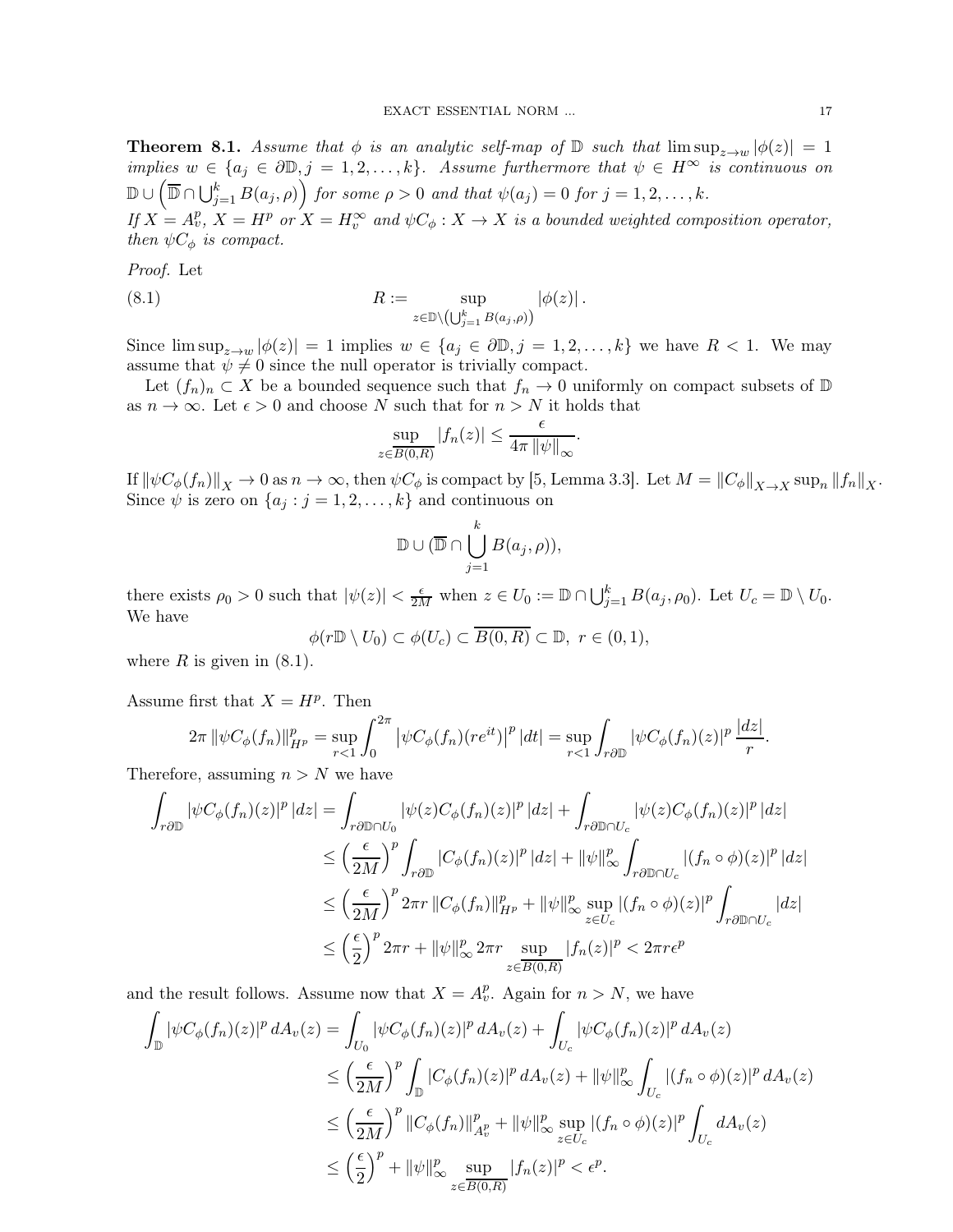If  $X = H_v^{\infty}$ , then we have

$$
\|\psi C_{\phi}(f)\|_{H_v^{\infty}} = \sup_{z \in \mathbb{D}} |\psi C_{\phi}(f_n)(z)v(z)| \le \sup_{z \in U_0} |\psi C_{\phi}(f_n)(z)v(z)| + \sup_{z \in U_c} |\psi C_{\phi}(f_n)(z)v(z)|
$$
  

$$
\le \frac{\epsilon}{2M} \sup_{z \in \mathbb{D}} |C_{\phi}(f_n)(z)v(z)| + \|\psi\|_{\infty} \sup_{z \in \mathbb{U}_c} |(f_n \circ \phi)(z)| \, \|v\|_{\infty}
$$
  

$$
\le \frac{\epsilon}{2} + \|\psi\|_{\infty} \sup_{z \in \overline{B(0,R)}} |f_n(z)| < \epsilon.
$$

<span id="page-17-0"></span>**Lemma 8.2.** Assume that  $\phi$  is a univalent self-map of  $\mathbb{D}$  such that  $\limsup_{z\to w} |\phi(z)| = 1$  is equivalent to  $w = a \in \partial \mathbb{D}$  and that the angular derivative  $\phi'(z)$  exists at a. Assume furthermore that both  $\phi'$  and  $\psi \in H^\infty$  are continuous on  $\mathbb{D}\cup (\overline{\mathbb{D}} \cap B(a,\rho))$  for some  $\rho > 0$ . If  $X = A^p_\alpha$ ,  $\alpha > -1$ with  $s = \frac{2+\alpha}{p}$ , then

$$
\|\psi C_{\phi}\|_{e, X \to X} \le \left| \frac{\psi(a)}{\phi'(a)^s} \right|.
$$

The same inequality holds for  $X = H^p$  with  $s = \frac{1}{p}$ , under the additional assumption that  $\lim_{r\to 1} \int_{\phi(r\partial\mathbb{D})} |f(z)|^p |dz| \leq 2\pi ||f||_{H^p}^p, \ f\in H^p.$ 

*Proof.* Since  $\phi$  is univalent,  $|\phi'(z)| > 0$  for all  $z \in \mathbb{D}$ . Let  $s \geq 0$  and  $\eta = \left(\frac{\psi}{\phi'}\right)$  $\frac{\psi}{(\phi')^s} - \frac{\psi(a)}{\phi'(a)}$  $\frac{\psi(a)}{\phi'(a)^s}$   $(\phi')^s$ . Then  $\eta C_{\phi}$  is compact according to Theorem [8.1.](#page-16-1) Therefore, we have (8.2)

$$
\|\psi C_{\phi}\|_{e,X\to X} = \left\|\frac{\psi(a)(\phi')^s}{\phi'(a)^s}C_{\phi} + \eta C_{\phi}\right\|_{e,X\to X} = \left\|\frac{\psi(a)(\phi')^s}{\phi'(a)^s}C_{\phi}\right\|_{e,X\to X} = \left|\frac{\psi(a)}{\phi'(a)^s}\right| \left\|(\phi')^s C_{\phi}\right\|_{e,X\to X}.
$$

Moreover, for  $X = A_{\alpha}^p$ , we choose  $s = \frac{2+\alpha}{n}$  $\frac{+\alpha}{p}$  to obtain

$$
\pi ||(\phi')^s C_{\phi}(f)||_{A_{\alpha}^p}^p = \int_{\mathbb{D}} |\phi'(z)^s C_{\phi}(f)(z)|^p (1+\alpha)(1-|z|^2)^{\alpha} dA(z)
$$
  
\n
$$
= \int_{\mathbb{D}} |f \circ \phi(z)|^p |\phi'(z)|^{\alpha} (1+\alpha)(1-|z|^2)^{\alpha} |\phi'(z)|^2 dA(z)
$$
  
\n
$$
\leq \int_{\mathbb{D}} |f \circ \phi(z)|^p (1+\alpha)(1-|\phi(z)|^2)^{\alpha} |\phi'(z)|^2 dA(z)
$$
  
\n
$$
= \int_{\phi(\mathbb{D})} |f(w)|^p (1+\alpha)(1-|w|^2)^{\alpha} dA(w) \leq \pi ||f||_{A_{\alpha}^p}^p,
$$

where the first inequality is obtained by the Schwarz–Pick lemma. The variable substitution,  $w = \phi(z)$ , holds due to  $\phi$  being univalent. Therefore,

 $\left\| (\phi')^s C_\phi \right\|_{A^p_\alpha \to A^p_\alpha} \leq 1.$ 

For  $X = H^p$  and  $s = \frac{1}{p}$  we have

$$
2\pi ||(\phi')^s C_{\phi}(f)||_{H^p}^p = \sup_{r<1} \int_0^{2\pi} |(\phi')^s C_{\phi}(f)(re^{it})|^p |dt| = \sup_{r<1} \int_{r\partial\mathbb{D}} |(\phi')^s C_{\phi}(f)(z)|^p \frac{|dz|}{r}.
$$

Therefore, using the additional assumption, we obtain

$$
\int_{r\partial\mathbb{D}}\left|\phi'(z)^sC_{\phi}(f)(z)\right|^p|dz|=\int_{r\partial\mathbb{D}}|f(\phi(z))|^p|d\phi(z)|=\int_{\phi(r\partial\mathbb{D})}|f(w)|^p|dw|\leq 2\pi\left\|f\right\|_{H^p}^p,
$$

and the statement follows as above.

 $\Box$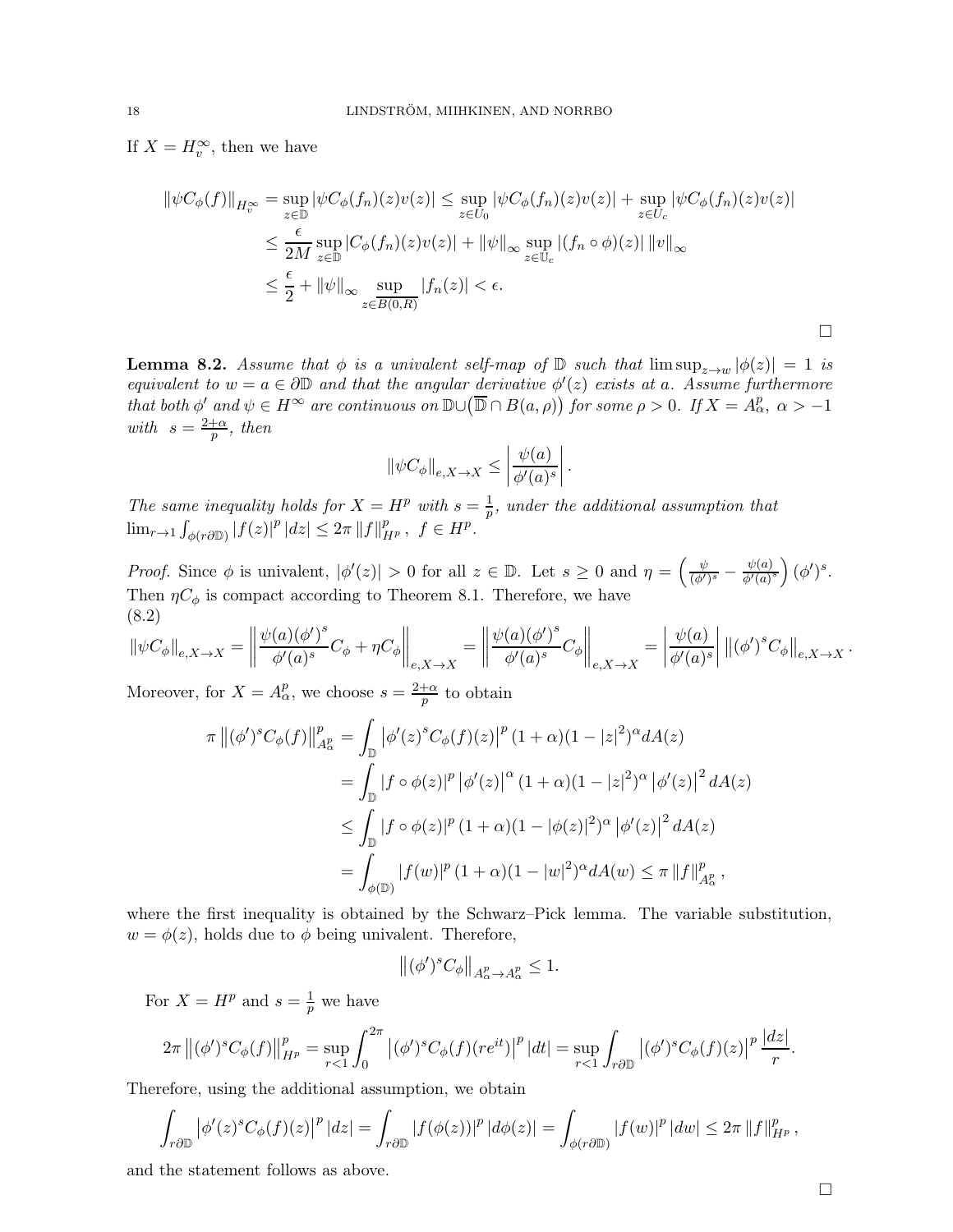**Remark 8.3.** In this remark we give you some examples when  $\lim_{r\to 1} \int_{\phi(r\partial\mathbb{D})} |f(z)|^p |dz| \leq$  $2\pi ||f||_{H^p}^p$  does not hold for every f. Let  $\phi$  be a Riemann map that maps D onto a set S, where S is a simply connected, nonconvex region, subset of  $\mathbb D$  such that the length  $L(\partial S) > L(\partial \mathbb D)$ . Then  $\phi(\partial \mathbb{D}) = \partial S$ . It is now easy to see that, for  $f \equiv 1$ , we have  $2\pi ||f||_{H^p}^p = 2\pi < L(\partial S) =$  $\lim_{r\to 1} L(\phi(r\partial \mathbb{D})) = \lim_{r\to 1} \int_{\phi(r\partial \mathbb{D})} |f(w)|^p \frac{|dw|}{r}$  $\frac{dw}{r}$ . Furthermore, to assume that  $\phi(r\mathbb{D})$  is convex for  $r < 1$  close to 1 does not grant

$$
\int_{\phi(r\partial\mathbb{D})} |f(w)|^p |dw| \leq 2\pi ||f||_{H^p}^p,
$$

although  $L(\partial S) < L(\partial D)$ . As an example, consider one of the curves

$$
S_{\theta} = \{ z = e^{it} : t \in (\theta, 2\pi - \theta) \} \cup \{ \cos \theta + iy : y \in [-\sin \theta, \sin \theta] \}, \ \theta \in \left(0, \frac{\pi}{2}\right)
$$

and the function  $(1-z)^{\frac{2}{p}}$ .

<span id="page-18-0"></span>**Theorem 8.4.** Assume that  $\phi$  is a self-map of  $\mathbb D$  with a fixed point  $a \in \partial \mathbb D$  such that  $\limsup_{z\to w} |\phi(z)| =$ 1 is equivalent to  $w = a$  and that the angular derivative  $\phi'(z)$  exists at a. Assume furthermore that both  $\phi'$  and  $\psi \in H^{\infty}$  are continuous on  $\mathbb{D} \cup (\overline{\mathbb{D}} \cap B(a, \rho))$  for some  $\rho > 0$ . If  $X = A_{\alpha}^p$ ,  $\alpha > -1$  with  $s = \frac{2+\alpha}{p}$  and  $\phi$  is univalent or  $X = H_{\alpha}^{\infty}$ ,  $\alpha > 0$  with  $s = \alpha$ , we have

$$
\|\psi C_{\phi}\|_{e, X \to X} = \frac{|\psi(a)|}{\phi'(a)^s} = \limsup_{z \to a} \frac{|\psi(z)| (1 - |z|^2)^s}{(1 - |\phi(z)|^2)^s} = \limsup_{|\phi(z)| \to 1} \frac{|\psi(z)| (1 - |z|^2)^s}{(1 - |\phi(z)|^2)^s}.
$$

*Proof.* The last equality in the statement follows from the assumption that  $\limsup_{z\to w} |\phi(z)| = 1$ if and only if  $w = a$ . Combining the assumptions with the Julia-Carathéodory Theorem [\[6,](#page-22-12) Theorem 2.44] we have

$$
\limsup_{z \to a} \frac{|\psi(z)| (1 - |z|^2)^s}{(1 - |\phi(z)|^2)^s} = |\psi(a)| \left(\frac{1 + |a|}{1 + |\phi(a)|}\right)^s \left(\limsup_{z \to a} \frac{1 - |z|}{1 - |\phi(z)|}\right)^s = \frac{|\psi(a)|}{|\phi'(a)|^s},
$$

which is the second equality in the statement. To obtain the essential norm we first consider the space  $A^p_\alpha$ . By combining the following standard approach (see Proposition 3.6 in [\[12\]](#page-22-20))

$$
\|\psi C_{\phi}\|_{e, A_{\alpha}^p \to A_{\alpha}^p} \ge \limsup_{|z| \to 1} \frac{|\psi(z)| \left\|\delta_{\phi(z)}\right\|_{(A_{\alpha}^p)^*}}{\|\delta_z\|_{(A_{\alpha}^p)^*}} = \limsup_{|z| \to 1} \frac{|\psi(z)| (1 - |z|^2)^s}{(1 - |\phi(z)|^2)^s}
$$

$$
\ge \limsup_{z \to a} \frac{|\psi(z)| (1 - |z|^2)^s}{(1 - |\phi(z)|^2)^s}
$$

with Lemma [8.2](#page-17-0) we obtain the first equality in the statement. Concerning  $X = H_{\alpha}^{\infty}$ , the result

$$
\|\psi C_{\phi}\|_{e, H_{\alpha}^{\infty} \to H_{\alpha}^{\infty}} = \limsup_{|\phi(z)| \to 1} \frac{|\psi(z)| (1 - |z|^2)^s}{(1 - |\phi(z)|^2)^s}
$$

has been proved in [\[20,](#page-22-15) Theorem 2.1] by Montes-Rodriguez.  $\Box$ 

Remark 8.5. It is easy to see that

$$
\|\psi C_{\phi}\|_{e, X \to X} \ge \max_{1 \le j \le k} \{\frac{|\psi(a_j)|}{|\phi'(a_j)|^s}\}
$$

if there are a finite number of points  $a_1, \ldots, a_k$  satisfying the assumptions of a in Theorem [8.4](#page-18-0) except not necessarily being fixed points for  $\phi$ .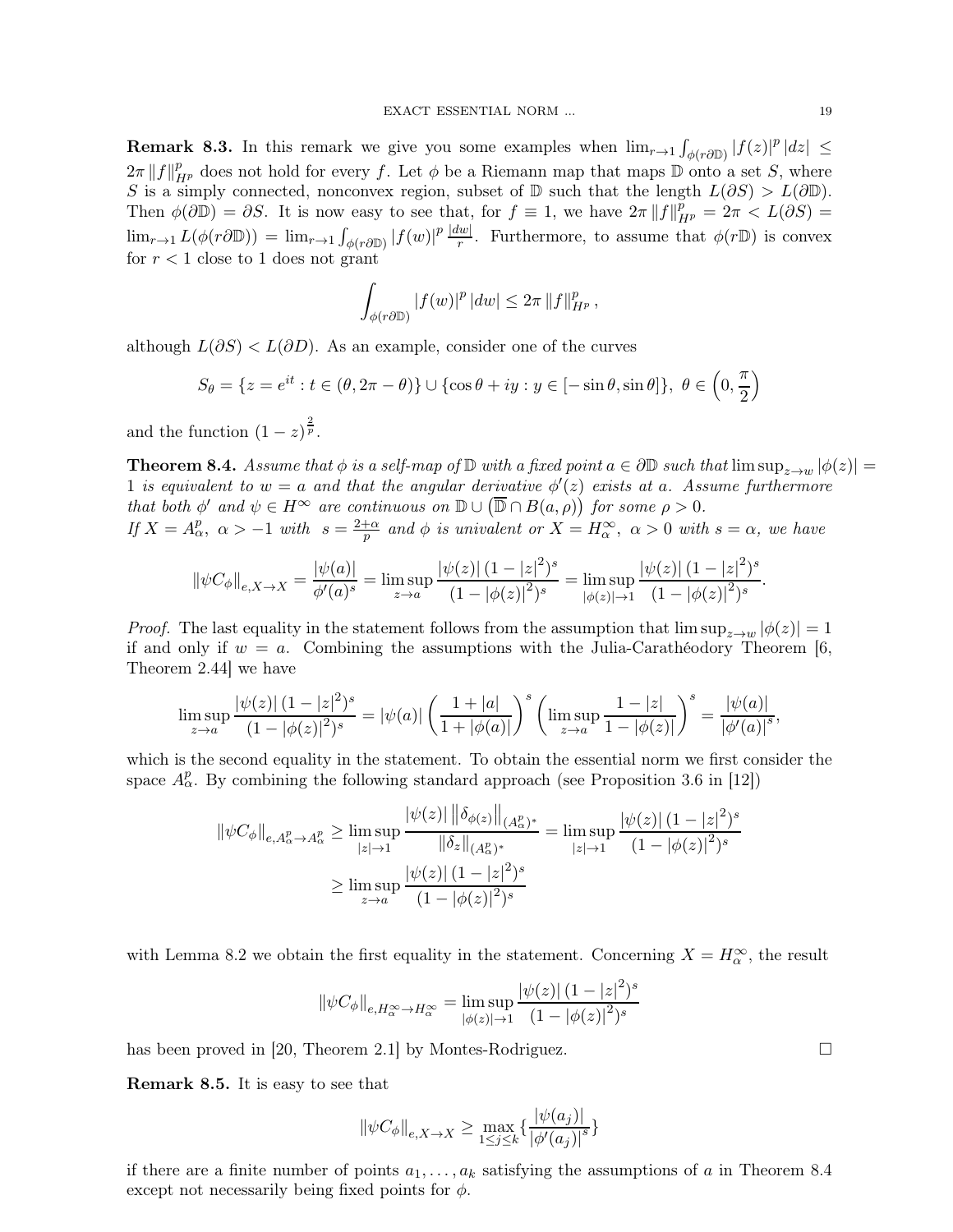#### <span id="page-19-0"></span>9. Behavior of norm and essential norm of the Hilbert matrix operator

As a consequence of our earlier results, we begin this section by pointing out an interesting identity that we can represent the essential norm of the operator  $I_K$  on  $A_\alpha^p$  and  $H_\alpha^\infty$  as an integral average of essential norms of certain weighted composition operators. Moreover, we prove that this kind of equality does not hold for norms in general, using  $\mathcal{H}: A^p \to A^p, p \in (2, 2.7)$  as a counterexample. We also determine the exact norm of the Hilbert matrix operator on  $H_{w_\alpha}^{\infty}$  for the weight  $w_{\alpha}(z) = (1 - |z|)^{\alpha}$ , which also coincides with its essential norm. Let us also point out that the previous results in this article concerning the weighted Bergman spaces and the weighted Banach spaces of analytic functions also hold for the weights  $w_{\alpha}$ , where  $0 \leq \alpha < p-2 < \infty$  and  $0 < \alpha < 1$ , respectively.

The respective main results are theorems [9.1](#page-19-1) and [9.2.](#page-20-0) We finish the paper with presenting a new approach on the problem of determining  $\|\mathcal{H}\|_{A^p_{\alpha} \to A^p_{\alpha}}$ ,  $p > 2 + \alpha \geq 2$ .

First, let us assume that all conditions regarding the function  $K$  are satisfied. We also assume that  $T_t \in H^{\infty}$ ,  $t \in (0,1)$ . If

$$
\sup_{w\in\mathbb{D}}\sup_{z\in\mathbb{D}\backslash B(1,\epsilon)}|K(z,w)|<\infty
$$

holds, then it follows from [\(CEVA\)](#page-7-0) that  $T_t \in H^\infty$ . From Theorem [8.4](#page-18-0) we get that

$$
||T_t C_{\phi_t}||_{e, A_{\alpha}^p \to A_{\alpha}^p} = \lim_{z \to 1} T_t(z) \frac{t^s}{(1-t)^s}, \ s = \frac{2+\alpha}{p}.
$$

Now, we can use Corollary [5.3](#page-8-0) to obtain the remarkable result

$$
\left\| \int_0^1 T_t C_{\phi_t} dt \right\|_{e, A^p_\alpha \to A^p_\alpha} = \| I_K \|_{e, A^p_\alpha \to A^p_\alpha} = \int_0^1 \| T_t C_{\phi_t} \|_{e, A^p_\alpha \to A^p_\alpha} dt.
$$

Similarly, we obtain from Corollary [6.2](#page-12-4) the corresponding result for  $H_{\alpha}^{\infty}$ ,  $0 < \alpha < 1$ ,

$$
\left\| \int_0^1 T_t C_{\phi_t} dt \right\|_{e, H_{\alpha}^{\infty} \to H_{\alpha}^{\infty}} = \|I_K\|_{e, H_{\alpha}^{\infty} \to H_{\alpha}^{\infty}} = \int_0^1 \|T_t C_{\phi_t}\|_{e, H_{\alpha}^{\infty} \to H_{\alpha}^{\infty}} dt.
$$

In the case of the Hilbert matrix operator on  $A_{\alpha}^{p}$  we formulate this result as a part of the following interesting theorem.

<span id="page-19-1"></span>**Theorem 9.1.** For the Hilbert matrix operator  $\mathcal{H}: A_{\alpha}^p \to A_{\alpha}^p, p > 2 + \alpha \geq 2$ ,

$$
\|\mathcal{H}\|_{e,A^p_\alpha\to A^p_\alpha}=\int_0^1\|w_tC_{\phi_t}\|_{e,A^p_\alpha\to A^p_\alpha}\,dt=\frac{\pi}{\sin\frac{(2+\alpha)\pi}{p}}.
$$

On the contrary, the norm  $||\mathcal{H}||_{A^p\to A^p}$  is strictly less than  $\int_0^1 ||w_tC_{\phi_t}||_{A^p\to A^p}$  dt for some  $p > 2$ .

Proof. The first statement follows from the discussion above and the observation

(9.1) 
$$
||w_t C_{\phi_t}||_{e, A^p_\alpha \to A^p_\alpha} = \frac{t^{\frac{2+\alpha}{p}-1}}{(1-t)^{\frac{2+\alpha}{p}}}.
$$

It remains to prove the second statement of Theorem [9.1.](#page-19-1) More precisely, we will show that regarding the Hilbert matrix operator  $\mathcal H$  on  $A^p$  we have

<span id="page-19-2"></span>
$$
||w_t C_{\phi_t}||_{A^p \to A^p} > \frac{t^{\frac{2}{p}-1}}{(1-t)^{\frac{2}{p}}}
$$

when p is small enough (< 2.7) for  $t \in (0, t_p)$  for some  $t_p \in (0, 1)$ . After that, it follows from [\(9.1\)](#page-19-2) that

$$
\int_{t_p}^1 \|w_t C_{\phi_t}\|_{A^p_{\alpha} \to A^p_{\alpha}} dt \ge \int_{t_p}^1 \frac{t^{\frac{2}{p}-1}}{(1-t)^{\frac{2}{p}}} dt
$$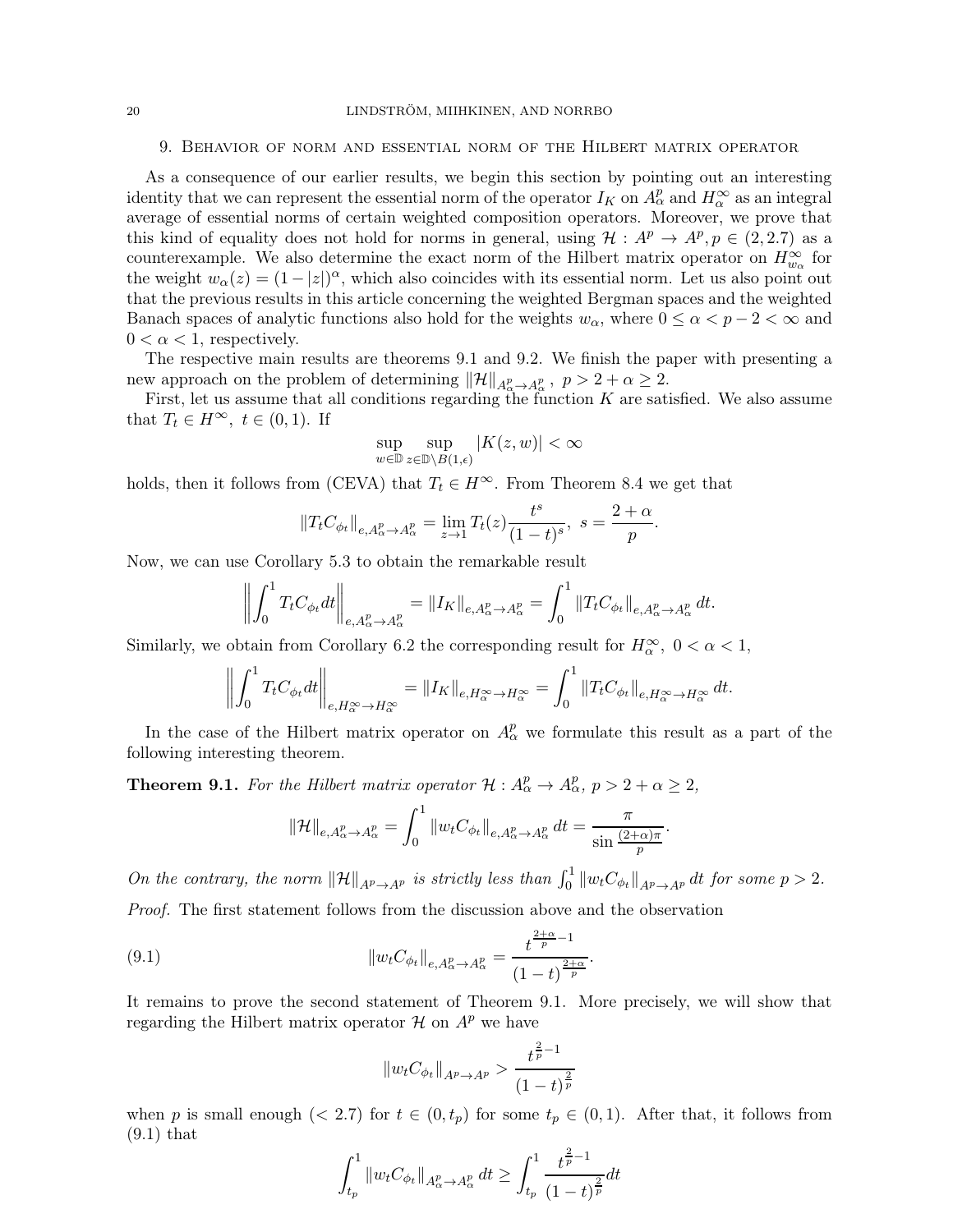and hence, we obtain the strict inequality

$$
\|\mathcal{H}\|_{A^p} = \int_0^1 \frac{t^{\frac{2}{p}-1}}{(1-t)^{\frac{2}{p}}} dt < \int_0^1 \|w_t C_{\phi_t}\|_{A^p} dt.
$$

The upper bound on  $p$  is obtained as follows. We have

$$
\pi \|w_t C_{\phi_t}(f)\|_{A^p}^p = \int_{\mathbb{D}} |w_t(z)|^p |C_{\phi_t}(f)(z)|^p dA(z) = \int_{\phi_t(\mathbb{D})} \frac{|z|^p}{t^p} |f(z)|^p |(\phi_t^{-1})'(z)|^2 dA(z)
$$
  
= 
$$
\int_{\phi_t(\mathbb{D})} \frac{t^{2-p}}{(1-t)^2} |z|^{p-4} |f(z)|^p dA(z).
$$

Let us define

$$
\mathcal{B}_t: A^p \to \mathbb{R}, f \mapsto \int_{\phi_t(\mathbb{D})} |z|^{p-4} |f(z)|^p \, \frac{dA(z)}{\pi}, \ t \in (0, 1),
$$

and notice that for a fixed f the function  $\mathcal{B}_t(f)$  is non-increasing with respect to t since

$$
\phi_{t_2}(\mathbb{D}) \subset \phi_{t_1}(\mathbb{D}), \ 0 < t_1 < t_2 < 1.
$$

From the equality  $\bigcup_{0 < t < 1} \phi_t(\mathbb{D}) = B(\frac{1}{2})$  $\frac{1}{2}, \frac{1}{2}$  $(\frac{1}{2})$  we now obtain

$$
\sup_{t \in (0,1)} \mathcal{B}_t(1) = \int_{B(\frac{1}{2},\frac{1}{2})} |z|^{p-4} \frac{dA(z)}{\pi} = \int_0^1 \int_{-\arccos r}^{\arccos r} r^{1+p-4} d\theta \frac{dr}{\pi}
$$
  
=  $\left[2 \arccos r \int_0^r s^{p-3} \frac{ds}{\pi} \right]_{r=0}^1 + \frac{1}{p-2} \int_0^1 \frac{2}{\sqrt{1-r^2}} r^{p-2} \frac{dr}{\pi} = \frac{\beta(\frac{p-1}{2},\frac{1}{2})}{\pi(p-2)}.$ 

The zero, denoted by  $p_0$ , of the strictly decreasing function  $h(p) := \frac{\beta(\frac{p-1}{2}, \frac{1}{2})}{\pi(p-2)} - 1$ ,  $p \in (2, \infty)$  can be obtained numerically,  $p_0 \approx 2.703$  and for  $p \in (2, p_0)$  we can now find a  $t_p \in (0, 1)$  such that

 $\mathcal{B}_{t_p}(1) > 1.$ 

We can conclude that  $\mathcal{B}_t(1) > 1$  holds true for  $t \in (0, t_p)$ , because  $\mathcal{B}_t(1)$  is non-increasing. To finish the proof we observe that for  $p \in (2, p_0)$  and  $t \in (0, t_p)$  we have

$$
\frac{t^{\frac{2}{p}-1}}{(1-t)^{\frac{2}{p}}}<\frac{t^{\frac{2}{p}-1}}{(1-t)^{\frac{2}{p}}}\mathcal{B}_t(1)^{\frac{1}{p}}\leq \sup_{f\in B_{A^p}}\left(\frac{t^{2-p}}{(1-t)^2}\mathcal{B}_t(f)\right)^{\frac{1}{p}}=\sup_{f\in B_{A^p}}\|w_tC_{\phi_t}(f)\|_{A^p}=\|w_tC_{\phi_t}\|_{A^p\to A^p}.
$$

In [\[18\]](#page-22-4) the authors determined the exact norm  $\|\mathcal{H}\|_{H^{\infty}_{\alpha}\to H^{\infty}_{\alpha}} = \pi/\sin(\alpha\pi)$ , when  $0 < \alpha \leq \frac{2}{3}$ 3 with the weight  $u(z) = (1 - |z|^2)^{\alpha}$ . In the case  $\frac{2}{3} < \alpha < 1$  a worse upper bound was obtained. Next, we show that  $\|\mathcal{H}\|_{H^{\infty}_{w_{\alpha}}\to H^{\infty}_{w_{\alpha}}} = \pi/\sin(\alpha\pi), 0 < \alpha < 1$ , where  $w_{\alpha}$  is the equivalent weight  $w_{\alpha}(z) = (1 - |z|)^{\alpha}.$ 

<span id="page-20-0"></span>**Theorem 9.2.** Let  $0 < \alpha < 1$  and consider the Hilbert matrix operator  $\mathcal{H}: H_{w_\alpha}^{\infty} \to H_{w_\alpha}^{\infty}$ . Then  $\|\mathcal{H}\|_{H^{\infty}_{w_{\alpha}} \to H^{\infty}_{w_{\alpha}}} = \|\mathcal{H}\|_{e, H^{\infty}_{w_{\alpha}} \to H^{\infty}_{w_{\alpha}}} = \frac{\pi}{\sin(\alpha)}$  $\frac{n}{\sin(\alpha\pi)}$ .

*Proof.* Let  $0 < \alpha < 1$  and  $g(z) = (1 - z)^{-\alpha}$ . Similarly to Section [7](#page-12-0) it can be shown that conditions [\(C1H\)](#page-10-3), [\(C1H+\)](#page-10-5) and [\(CEVH\)](#page-10-4) are satisfied. Since the norms  $\lVert \cdot \rVert_{H^{\infty}_{w_{\alpha}}}$  and  $\lVert \cdot \rVert_{H^{\infty}_{\alpha}}$  are equivalent, it is clear that [\(CUBH\)](#page-4-5) and [\(CUB2H\)](#page-4-4) also hold. Using Corollary [6.2](#page-12-4) we now obtain

$$
\|\mathcal{H}\|_{H^{\infty}_{w_{\alpha}} \to H^{\infty}_{w_{\alpha}}} \ge \|\mathcal{H}\|_{e, H^{\infty}_{w_{\alpha}} \to H^{\infty}_{w_{\alpha}}} = \frac{\pi}{\sin(\alpha \pi)}.
$$

However, for  $||f||_{H_{w_\alpha}^{\infty}} \leq 1$ ,

$$
||w_t C_{\phi_t}(f)||_{H^{\infty}_{w_\alpha}} = \sup_{z \in \mathbb{D}} |w_t(z)| |f(\phi_t(z))| (1 - |\phi_t(z)|)^{\alpha} \Big(\frac{1 - |z|}{1 - |\phi_t(z)|}\Big)^{\alpha} \leq \sup_{z \in \mathbb{D}} |w_t(z)| \left(\frac{1 - |z|}{1 - |\phi_t(z)|}\right)^{\alpha}
$$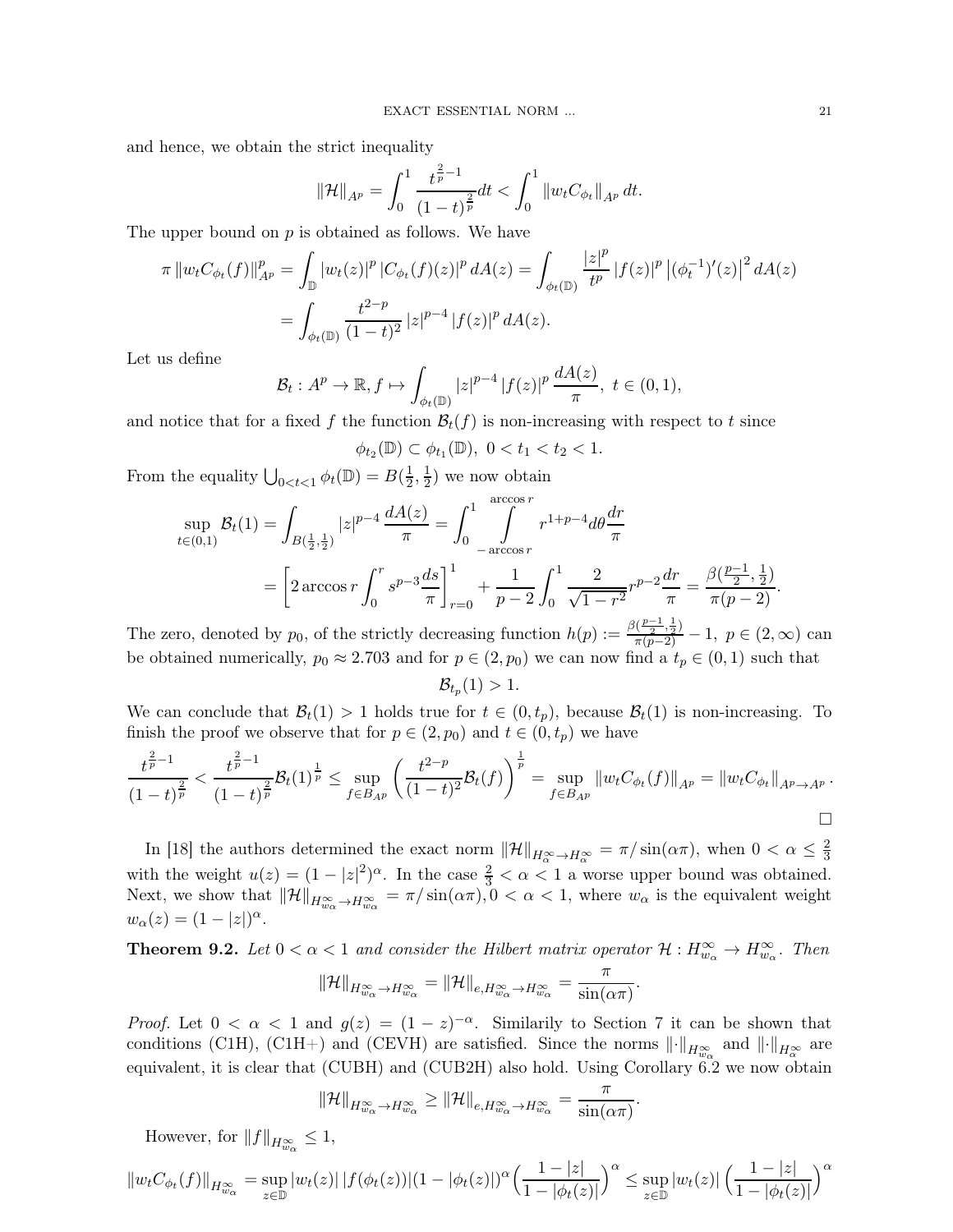$$
\leq \sup_{z \in \mathbb{D}} \left( \frac{1}{1 - (1 - t)|z|} \right)^{1 - \alpha} \left( \frac{1 - |z|}{1 - (1 - t)|z| - t} \right)^{\alpha} = \frac{t^{\alpha - 1}}{(1 - t)^{\alpha}}.
$$

Therefore,

$$
\|\mathcal{H}\|_{H^{\infty}_{w_{\alpha}}\to H^{\infty}_{w_{\alpha}}} \leq \int_0^1 \|w_t C_{\phi_t}\|_{H^{\infty}_{w_{\alpha}}} = \int_0^1 \frac{t^{\alpha-1}}{(1-t)^{\alpha}} dt = \frac{\pi}{\sin(\alpha \pi)}.
$$

It is still an open problem to determine the exact norm of  $H$  on the weighted Bergman spaces for the standard weights when  $2 + \alpha < p < 2 + \alpha + \sqrt{(2 + \alpha)^2 - (\sqrt{2} - \frac{1}{2})^2}$  $(\frac{1}{2})(2+\alpha)$ . Therefore, it is of interest to know when the norm and the essential norm of operators coincide for such spaces. We conclude the article with a result stating that the pair  $(A_v^p, A_v^q)$  has the weak maximizing property when  $q \geq p > 1$ .

<span id="page-21-0"></span>**Theorem 9.3.** Let  $T \in \mathcal{L}(A_v^p, A_v^q)$ ,  $q \geq p > 1$ . Then at least one of the following holds:

(1) There exists a sequence  $(f_n)_n$  of unit vectors such that  $f_n \to 0$  weakly (equivalently, in the topology of compact convergence) and

$$
\lim_{n \to \infty} ||T(f_n)||_{A_v^q} = ||T||_{A_v^p \to A_v^q}.
$$

(2) There exists a function  $f \in B_{A_v^p}$  such that

$$
||T(f)||_{A_v^q} = ||T||_{A_v^p \to A_v^q}.
$$

*Proof.* The theorem holds if  $||T||_{A_v^p \to A_v^q} = 0$ . Assume now that  $||T||_{A_v^p \to A_v^q} > 0$ . Then  $||T||_{A_v^p \to A_v^q} =$  $\lim_{n\to\infty} ||T(f_n)||_{A_v^q}$  for some sequence  $(f_n)_n \subset A_v^p$  with  $||f_n||_{A_v^p} = 1$  for all n. Since the closed unit ball  $B_{A_v^p}$ ,  $p > 1$  of a reflexive space is weakly compact we may, by going to a subsequence, assume that the sequence  $(f_n)_n$  converges weakly to some  $f \in B_{A_v^p}$ . Assume that  $f \neq 0$ . Since  $f_n - f \to 0$  weakly we have  $T(f_n) \to T(f)$  weakly. Take  $\epsilon > 0$  and by Lemma [3.1,](#page-3-1) choose N such that  $n > N$  implies

$$
1-\|f_n-f\|_{A^p_v}^p=\|f_n\|_{A^p_v}^p-\|f_n-f\|_{A^p_v}^p\geq \|f\|_{A^p_v}^p-\epsilon
$$

and

$$
||T(f_n)||_{A_v^q}^q - ||T(f_n) - T(f)||_{A_v^q}^q \le ||T(f)||_{A_v^q}^q + \epsilon.
$$

The rest of the proof will follow from similar computations as in [\[21\]](#page-22-11), which yield that the normalized weak limit  $\frac{f}{\|f\|_{A_v^p}}$  is a maximizing function for T.

Corollary 9.4. Let  $p \ge \alpha + 2 \ge 2$  and consider  $\mathcal{H}: A_{\alpha}^p \to A_{\alpha}^p$ . If  $\mathcal{H}$  does not attain its norm, that is,  $\|\mathcal{H}f\|_{A^p_\alpha} < \|\mathcal{H}\|_{A^p_\alpha \to A^p_\alpha}$  for all  $f \in B_{A^p_\alpha}$ . Then  $\|\mathcal{H}\|_{A^p_\alpha \to A^p_\alpha} = \|\mathcal{H}\|_{e, A^p_\alpha \to A^p_\alpha} = \frac{\pi}{\sin \frac{(2\pi)^p}{2}}$  $\sin \frac{(2+\alpha)\pi}{p}$ .

*Proof.* According to Theorem [9.3](#page-21-0) we can assume that  $(f_n)_n$  is a normalized maximizing weak null sequence for H. For a compact operator  $L \in \mathcal{L}(A_{\alpha}^p, A_{\alpha}^p)$  we have

$$
\|\mathcal{H}(f_n)\|_{A^p_{\alpha}} \leq \|(\mathcal{H} - L)(f_n)\|_{A^p_{\alpha}} + \|L(f_n)\|_{A^p_{\alpha}} \leq \|\mathcal{H} - L\|_{A^p_{\alpha} \to A^p_{\alpha}} + \|L(f_n)\|_{A^p_{\alpha}}
$$

Letting  $n \to \infty$  we obtain  $\|\mathcal{H}\|_{A^p_{\alpha} \to A^p_{\alpha}} \leq \|\mathcal{H} - L\|_{A^p_{\alpha} \to A^p_{\alpha}}$  for all L, since compact operators transform weak null sequences into norm null sequences. Taking the infimum over compact operators  $L$  we obtain the statement.

**Remark 9.5.** It is clear that  $||T||_{A_v^p \to A_v^q} = ||T||_{e, A_v^p \to A_v^q}$  holds also in the more general case when  $T \in \mathcal{L}(A_v^p, A_v^q), q \geq p > 1$  does not attain its norm. In particular, this result may also be useful in determining the norm of  $\mathcal{H}$  on  $A_{\alpha}^p, p > 2 + \alpha$  when  $-1 < \alpha < 0$ .

Acknowledgments. The first two authors were partly supported by the Academy of Finland project 296718 and the second author also received support from the Emil Aaltonen Foundation. The third author is grateful for the financial support from the Doctoral Network in Information Technologies and Mathematics at Åbo Akademi University.